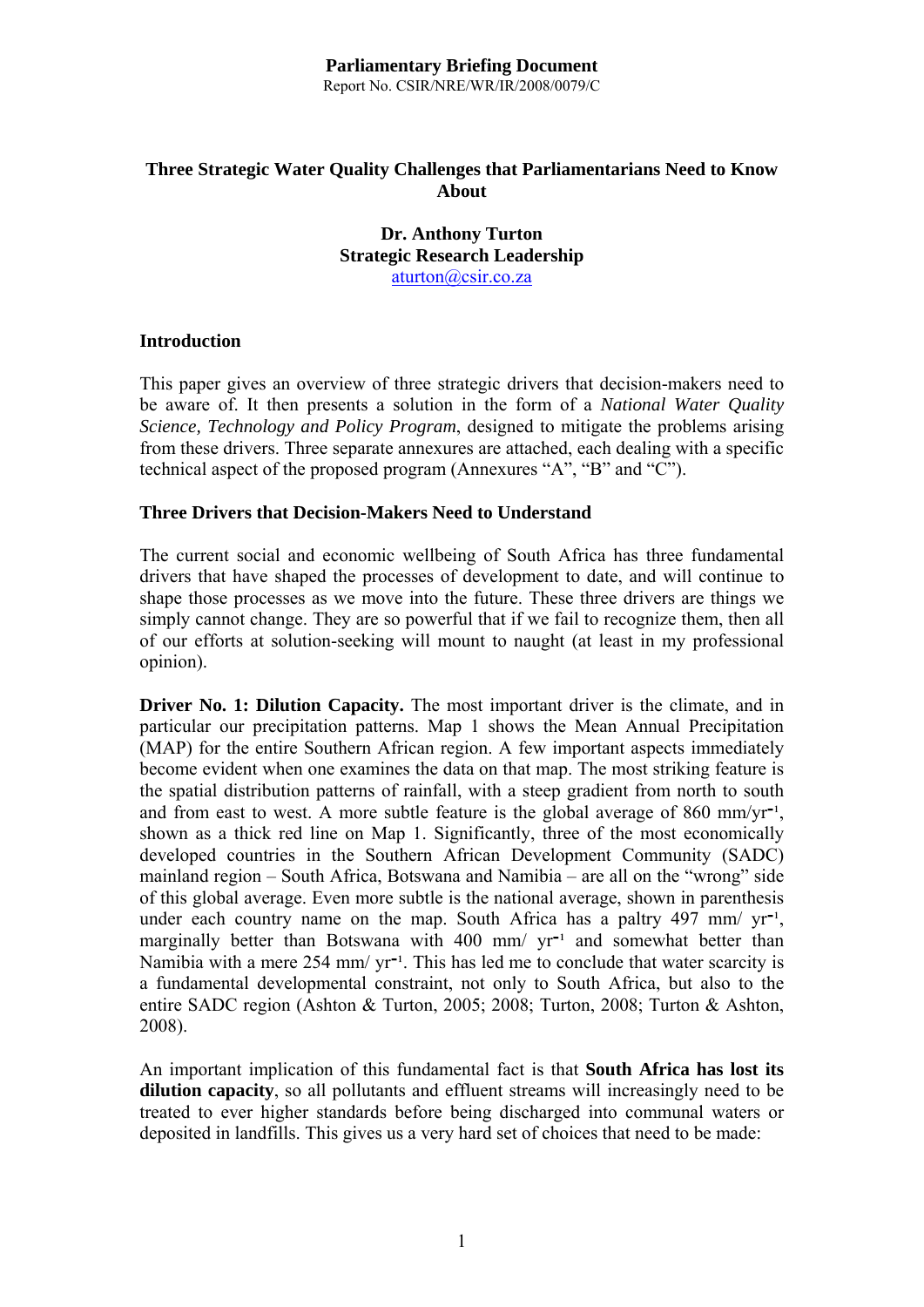Report No. CSIR/NRE/WR/IR/2008/0079/C

- Either we need to change our current developmental trajectory and accept that the targets specified in the Accelerated and Shared Growth Initiative for South Africa (ASGISA, 2006) are simply unobtainable;
- Or we have a radical rethink about how to mobilize the science, engineering and technology (SET) capacity of the South African 'nation' in a concerted effort designed to support the targets specified in ASGISA.

The decision is not actually difficult to make, because if we accept the former option, then we can say, with a high degree of certainty, that social instability will grow and South Africa will slowly slide into anarchy and chaos (Johnston & Bernstein, 2007). The recent xenophobic violence is, in my professional opinion, but a foretaste of things to come, if we follow this trajectory (Johnston & Wolmarans, 2008; Sibanda, 2008). So the former is simply not an option. This leaves us with the alternative of radically rethinking how we should mobilize the national SET capacity as a matter of strategic priority. Embedded in this issue is the notion of comparative advantage, because the South African economy is already at a global disadvantage, so if we add additional costs to production, then we are faced with a double-whammy!



**Map 1. Mean Annual Precipitation (MAP) in the Southern African region (courtesy of Prof. Peter Ashton).** 

**Driver No. 2: Spatial Development Pattern.** Another fundamental driver is the unique spatial pattern of development in South Africa as a country, but also within the mainland SADC region as a whole. In this regard the uniqueness arises from the fact that all of the major centres of economic development, and thus cities and urban conurbations, are located on watershed divides. Nowhere else in the world is this pattern evident to the best of my knowledge. The global norm is for large cities to be located on rivers, lakes or the seashore. But not so in our part of the world, where we have Johannesburg/Pretoria as one massive urban conurbation in South Africa,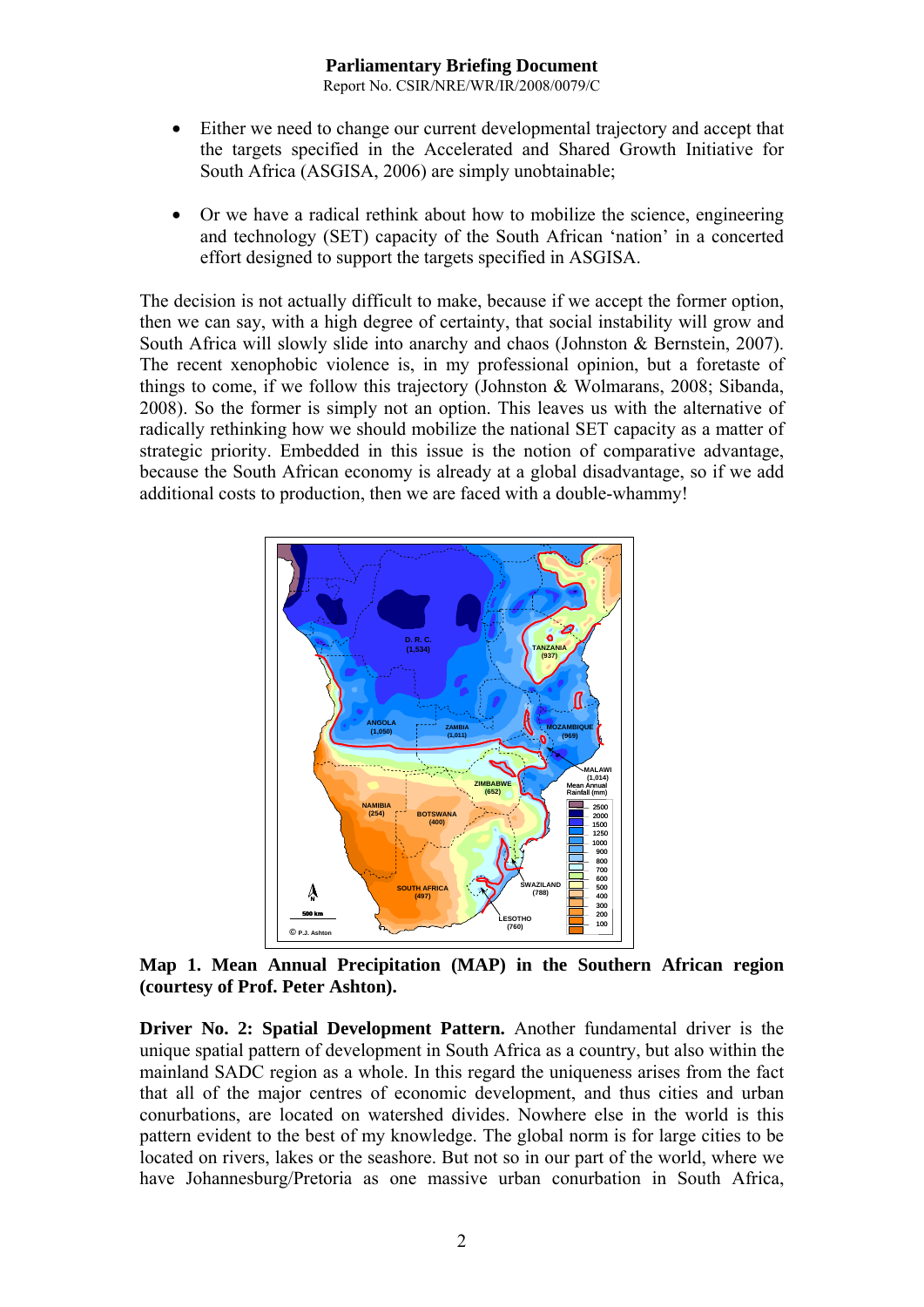Report No. CSIR/NRE/WR/IR/2008/0079/C

Gaborone and Francistown as smaller cities in Botswana, Windhoek as a sizeable city in Namibia and Bulawayo and Harare in Zimbabwe – all located on, or very close to, watershed divides (Ashton *et al.,* 2008; Turton *et al.,* 2006; Turton, 2008). The significance of this fact is twofold:

- It has taken major engineering and technology to mobilize the water needed to sustain these industrial and urban conurbations.
- It now means that effluent return flow out of these major industrial and urban conurbations is a major threat to future economic development, simply because the quality of the water is so degraded that it becomes unfit for human and industrial consumption (Coetzee, 1995; Coetzee *et al.,* 2002a; 2002b; 2005; 2006; Dalvie *et al.,* 2003; IWQS, 1999; Kempster *et al.,* 1996; Oberholster & Ashton, 2008; Oberholster *et al.,* 2004; 2005; 2008; Slabbert *et al.,* 2007a; 2007b; Toens *et al.,* 1999; Wade *et al.,* 2002). This is driving growing concerns from the public that will need to be addressed if social stability is to be maintained, if investor confidence is to be restored and if the legitimacy of the government is to remain intact (Bega, 2008a; 2008b; Johnston & Bernstein, 2007; Tempelhoff, 2008).

**Driver No. 3: Historic Legacy.** The most insidious, but potentially more volatile of these fundamental drivers, is our historic legacy. In this regard the country we call South Africa was forged out of the extreme violence of the Second Anglo-Boer War (Mills & Williams, 2006; Turton *et al.,* 2006). This was an event so traumatic that it sowed the seeds of the subsequent quest for Afrikaner Nationalism as a vehicle for recovery of a nation smashed, not on the field of battle, but by the gross injustice of the Scorched Earth Policy that targeted non-combatants, and the resultant squalor of the British Concentration Camps, in which Africans, women and children died of dysentery, cholera, starvation and despair (Hasian, 2003; Hobhouse, 1901; 1907; Van Reenen, 2000; Van Rensburg, 1980). The social pathology caused by this one historic event, which gave birth to our country as a legal entity, merged with three other sets of significant social trauma from the pre-statehood era, the combined effects of which are still being felt today:

- the plight of the amaXhosa after a century of war, which culminated in the Great Cattle Killing that broke that great nation in 1857 (Meer, 1990; Peires, 2003; Welsh, 2000);
- the ethnic cleansing in the 1820's and 1830's of many non-Zulu tribes during the *Mfecane* that laid the hinterland of the country waste, creating the vacuum into which the Trekboers moved during the Great Trek (Edgecombe, 1986; Turton *et al.,* 2004; Welsh, 2000);
- and the destruction of the amaZulu as a hegemonic nation at the Battle of Ulundi, in response to their defeat of the British at the epic Battle of Isandlwana in 1879 (Mills & Williams, 2006; Welsh, 2000).

The combined effect of these four events has created a historic legacy that is based on violence and the disrespect of human rights that still lives with us today. These historic events have given us a country without a coherent sense of nationhood (Buzan, 1991; Thompson & Lamar, 1981). **Our science is embedded in this legacy, whether we choose to acknowledge it or not.** In the context of the topic at hand, this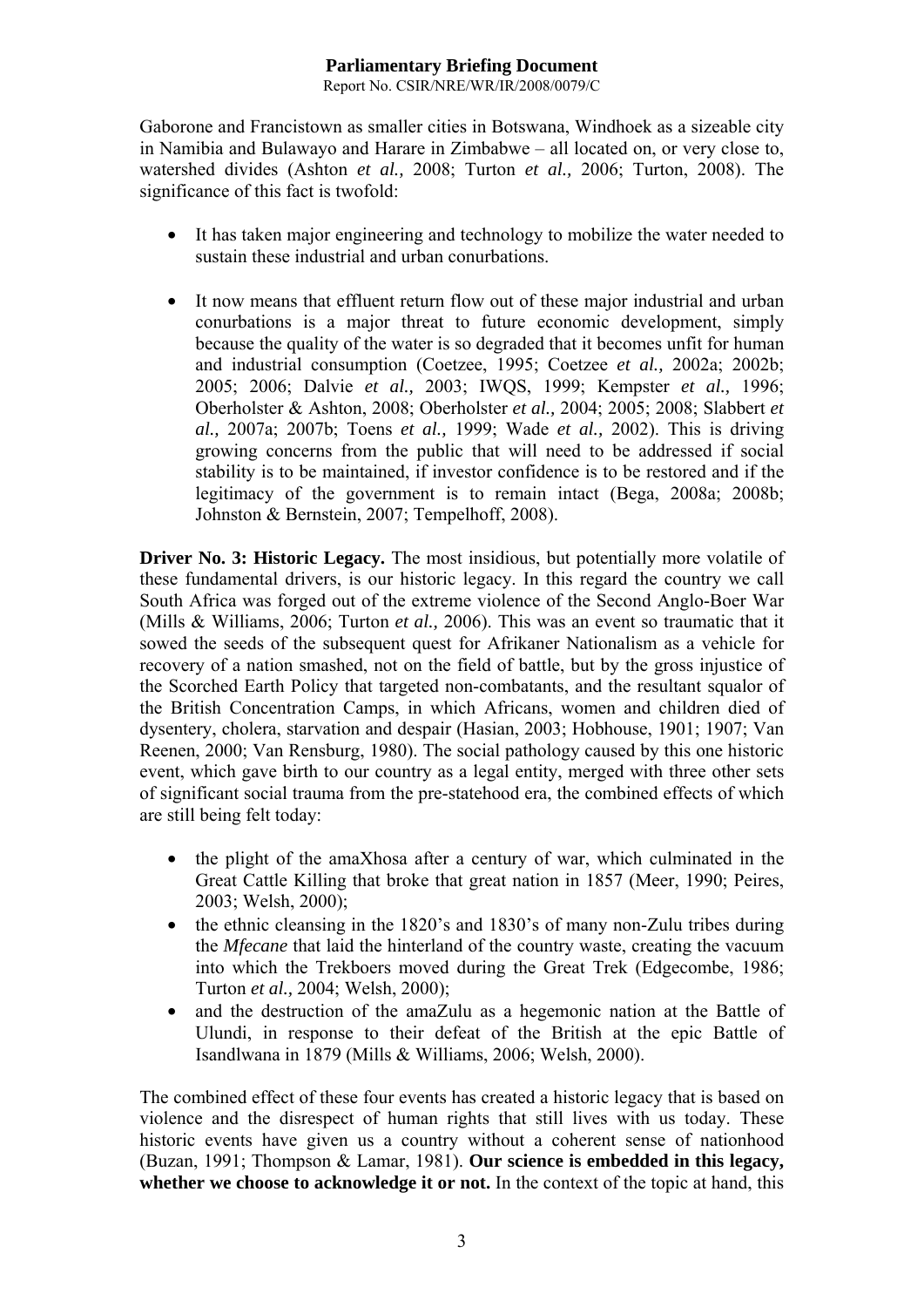Report No. CSIR/NRE/WR/IR/2008/0079/C

means that all decisions taken at a strategic level need to be fully cognizant of **three vitally important consequences of our historic legacy**.

- The propensity to resort to mass violence when expectations exceed the capacity of the government to deliver (see Image 1a), with water already a political issue (Nyathi, 2008).
- The legacy that has left a country with no coherent sense of nationhood, prone to popular rhetoric that reflects crudely defined racial stereotypes, a manifestation of which is a majority of citizens who are mired in endemic poverty, with little prospect of escaping that trap, without massive government planning and support.
- The systematic erosion of investor confidence, punctuated by bouts of extreme violence such as the recent xenophobic attacks (see Image 1b), which cause great harm to the perception of the international financial community that South Africa is a viable destination for foreign direct investment.



**Image 1a (left) shows the extreme anger of people during riots in Phumelela and Merafong City in 2004, driven by a 'failure of service delivery', 'poor governance' and 'lack of capacity', fuelling perceptions of an uncaring and corrupt government (Johnston & Bernstein, 2007: 4 & 24). Image 1b (right) reflects the anger of people arising from failed immigration policies during the xenophobic violence that occurred in 2008 (image courtesy Ogrish.com). The propensity to resort to mass violence, when public expectations exceed the capacity to deliver, cannot be ignored in South Africa (Percival & Homer-Dixon, 1995; 1998; 2001). This violence is both unpredictable and unanticipated, which can be regarded as a manifestation of a failure to mobilize sufficient Social Ingenuity (see Barbier & Homer-Dixon, 1996; Homer-Dixon, 1995; 1996; 2000). Could this type of anger be unleashed in response to perceptions of deteriorating public health as a result of declining water quality?** 

So, if these three drivers are of strategic importance – our loss of dilution capacity caused by the over-allocation of national water resources, our unique pattern of spatial development, and our historic legacy – then we need to take cognizance of them if viable solutions are to be found. It is to this that we now turn our attention.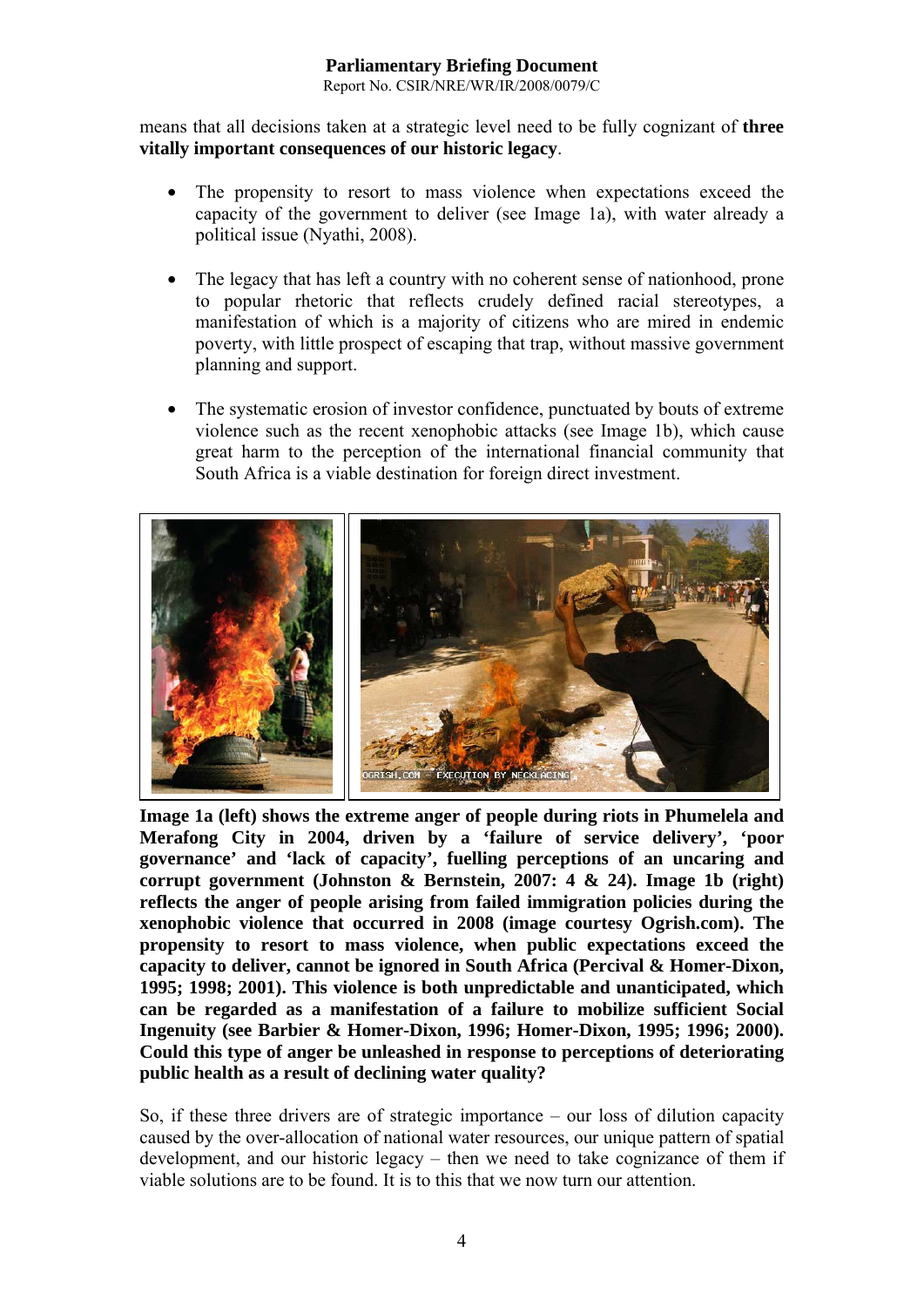# **Three Strategic Water Quality Challenges**

Now to deal with the title of this presentation – the identification of three strategic water quality challenges that decision-makers need to now about.

**As a result of the fact that we have lost our dilution capacity, we are now faced with an increasing water quality problem**. This will be addressed through the *National Water Quality Science, Technology and Policy Program* currently under development, in terms of which there will be three highly specific focal points. These are all based on three strategic challenges that decision-makers in both government and the private sector are being confronted with on a daily basis. These are the following:

**Strategic Challenge No. 1: National Quest for Sustainability**. South Africa is one of the few countries in the world that has legislated for sustainability in their national Constitution. We therefore need to turn these noble words into actual deeds supported by robust science. To this end the CSIR has already invested heavily in what is known as Sustainability Science. We need to now turn that theory (Burns *et al.,* 2006; Burns & Weaver, 2008) into concrete science, technology and policy. In that process our available scientific knowledge tells us that there are two major issues that are about to burst into the board rooms of large corporations and into the corridors of power in Pretoria and Cape Town. These two issues are:

• **Acid Mine Drainage**. Our entire national energy strategy is largely based on coal as a feedstock. That dependence is complex and will not be easily changed (Oelofse, 2008), so we have to focus our attention in the quest to develop sustainable solutions to AMD, both coal and gold-based (Hobbs & Cobbing, 2007; Hobbs *et al.,* 2008). This is a highly complex issue and can only be overcome by leveraging all of our SET assets in a concerted and focussed National Strategic Program with all major players in both the energy sector (coal-based AMD) and mining sector (gold-based AMD) as fullyfledged partners. To do this we must move away from the current posture of being on a quest to hold corporations legally liable for legacy issues, because that drives them into defensive positions from which cooperation is not possible. In this regard we are already learning from the German experience after unification where similar challenges arose. We need to build robust partnerships, both nationally and globally, to achieve this objective. We also need to solve technical problems that result in "new water" that is generated in a way that is both environmentally and economically sustainable. The SET component of this challenge will need to be robust, probably exceeding the combined capacity of all our existing research institutions, meaning that cooperation and partnerships are an absolute necessity. In this regard, the principle being applied is that the level of ingenuity needed to solve a problem, exceeds the level of ingenuity that created the problem in the first place. This means that by definition, no one institution will be able to solve this perplexing problem. Partnerships, and only partnerships, will be capable of achieving this strategic objective. **See attached Annexure "B" for more details.**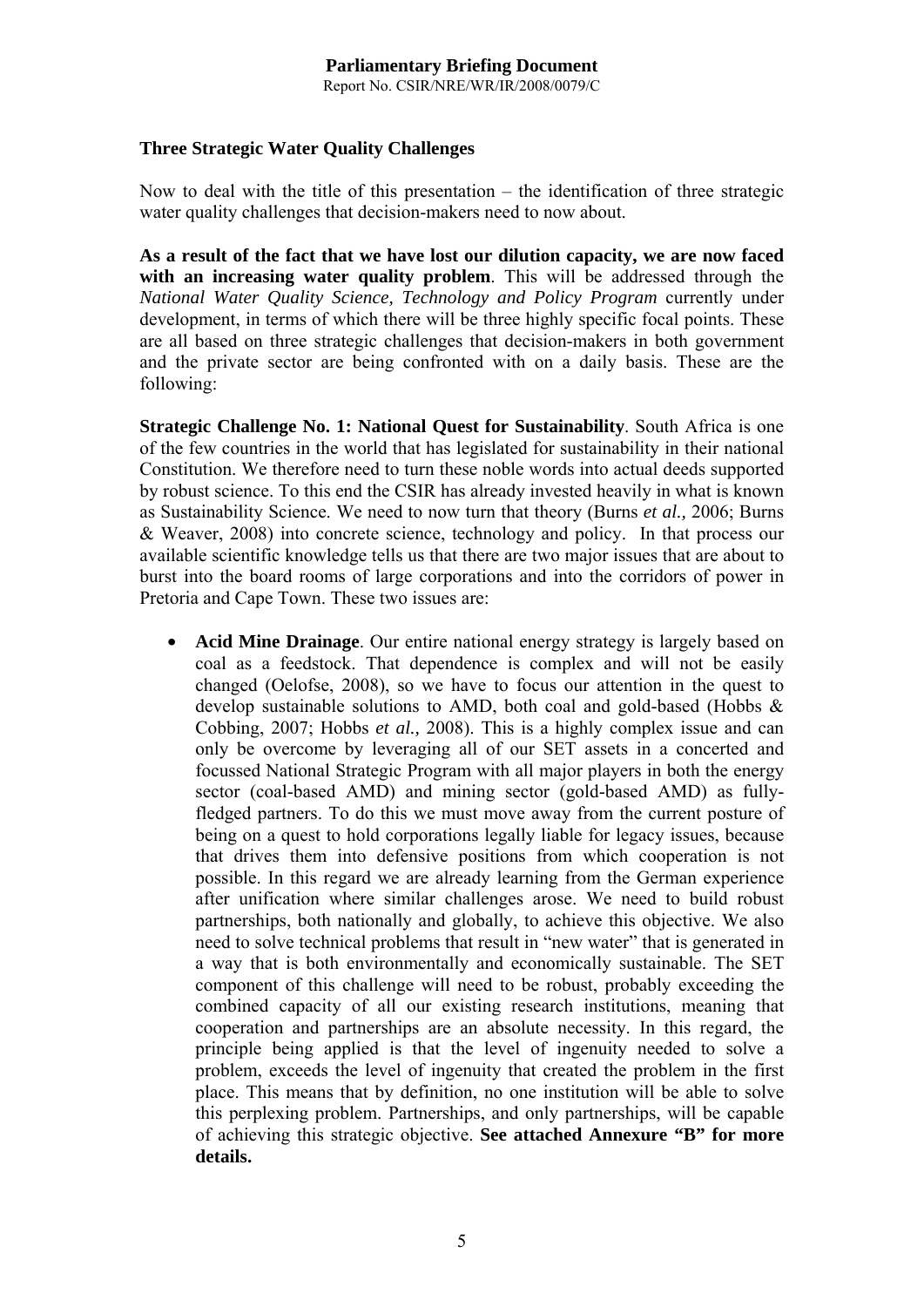Report No. CSIR/NRE/WR/IR/2008/0079/C

**Eutrophication**. South Africa, already highly water constrained, is now also faced with levels of eutrophication that are almost unprecedented globally. Left alone this will slowly poison our waters, rendering them useless for future economic development plans and driving up production costs, further undermining the South African economy. This also has major implications for a national population that already has a high level of people with compromised immune systems (Ashton & Ramasar, 2002). The science underpinning this was lost when the transition to the mixed funding model occurred (see Figure 1). We need to rebuild that capacity as a matter of national priority. **See attached Annexure "A" for more details.** 

**Strategic Challenge No. 2: National Quest for Human Health**. South Africa has a number of health-related challenges (Aneck-Hahn *et al.,* 2007; Bornman et al., 2005; Hunter, 2003; Mmemezi, 2008; Offringa *et al.,* 2007). One of the most notable is that associated with the scourge of HIV/AIDS that has left a substantial portion of our population with a compromised immune system (Ashton & Ramasar, 2002). Overlaid onto this is a developmental legacy that has exposed large portions of the human population to heavy metal and radionuclide contamination arising from more than a century of gold mining, much of which was largely unregulated (Adler *et al.,* 2007a; 2007b). This has many ramifications, which in my professional opinion, have not yet been unravelled in any concerted way. So, if we are to get serious about the science we do, we are going to have to show leadership in this regard. This means focussing on the following known problem areas:

- **Microcystins.** South Africa has a microcystin load in our water storage impoundments that is amongst the highest in the world. The last serious science we did on this topic was in the decade before the start of the collapse noted in Figure 1. We need to rebuild that national capacity, specifically with respect to high confidence studies of human beings that might have been exposed to chronic doses of microcystin. That work will be costly, complex and politically sensitive, but we cannot allow these factors to cause us to waiver. No high confidence studies have been done and this is bordering on the criminally negligent if we do not address this issue as a matter of national priority. We need to know if microcystins are causing human health problems (Hunter, 2003), specifically in communities that are immune-compromised, and then design intervention strategies based on this new robust science. **See attached Annexure "A" for more details.**
- **Endocrine Disrupting Chemicals**. South Africa also has a growing problem with endocrine disrupting chemicals (EDCs), driven largely by our loss of dilution. This means that EDCs are being recycled without being removed. This leads to concentration and bioaccumulation, so our focus needs to be on understanding the fate and pathways in order to design appropriate interventions, both technological and policy-related. **See attached Annexure "C" for more details.**
- **Partially Metabolized Medication**. Given our high HIV/AIDS rate, South Africa has a growing anti retro-viral (ARV) load, which passes like any other medication, through the body in partly metabolized forms. This means that we are going to be seeing higher levels of ARV in our rivers, which by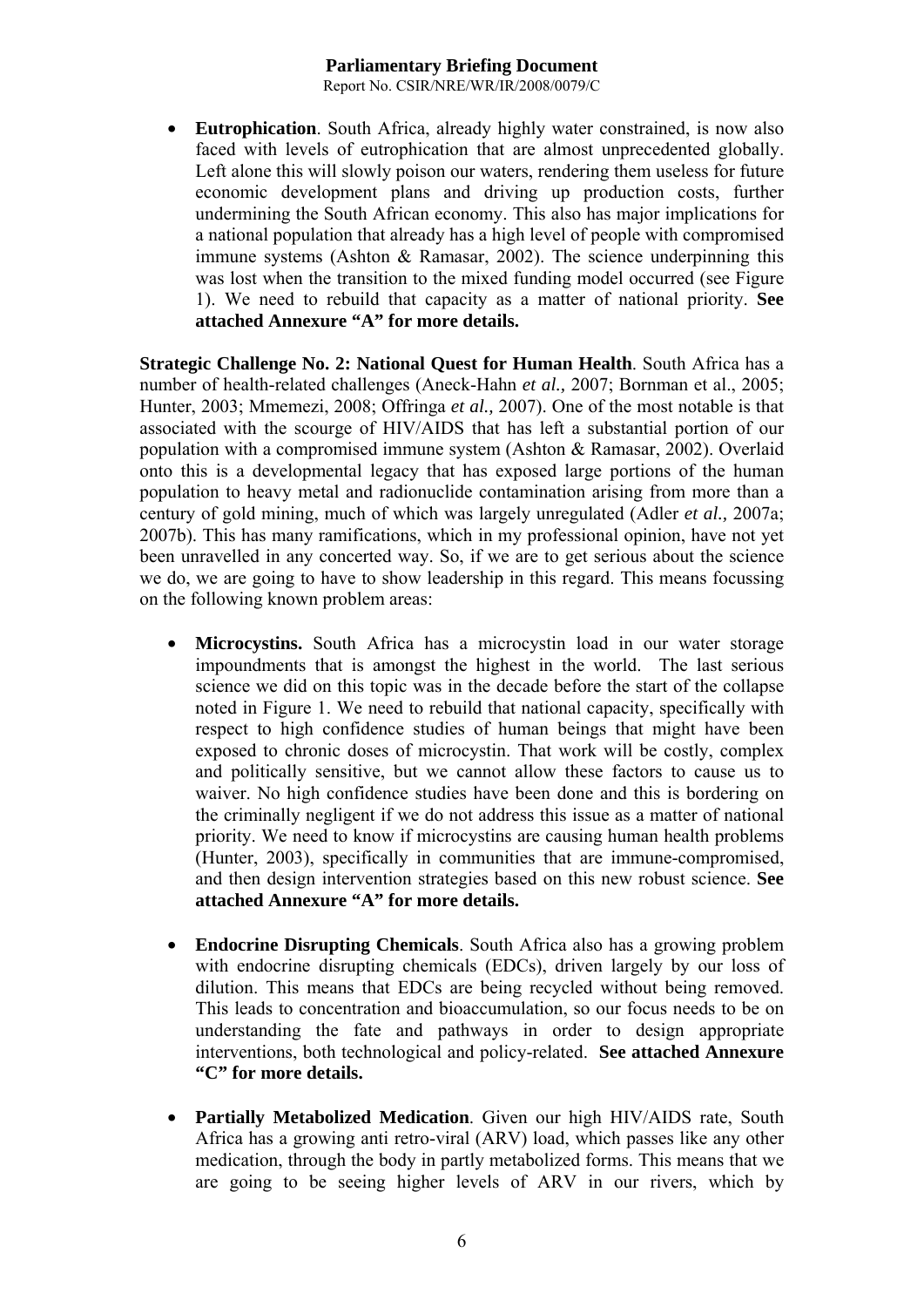Report No. CSIR/NRE/WR/IR/2008/0079/C

implication means that these complex chemical compounds will be entering the human population over time, either through the drinking water stream or *via* produce that has been irrigated with contaminated water. This specific South African issue is nested in a bigger technical problem known as Pharmaceuticals and Personal Care Products (PPCP's), which is a growing global concern, but is sufficiently unique to warrant strategic attention on its own. We need to develop the science to understand this better, because nowhere else in the world is there a coincidence of loss of dilution and high levels of ARV use as in this country. This is clearly a national priority that has major political implications. This science might even be a world first, but it is certainly a national strategic priority in which we will have to take the lead.

• **Radionuclide and Heavy Metal Contamination**. As a result of more than a century of largely unregulated gold mining, we now have a legacy of heavy metal and radionuclide contamination in rivers flowing out of most gold mining areas. We also have a high population density living in close daily contact with dust and sediment arising from mine tailings dams (large portions of SOWETO and the East and West Rand residential complexes are located on land that in most developed countries would be considered to be contaminated). South Africa has never done a high confidence study of offmine populations to determine what the impact has been from chronic exposure to heavy metals and radionuclides (CSIR, 2008). This will be complex and costly, but we need such a study as a matter of national urgency.

**Strategic Challenge No. 3: National Quest for Climate Change Adaptation**. Given that our water resources have already been fully allocated, and in many cases overallocated, we have no more buffer capacity. This means that global climate change has very specific implications for us as a 'nation' to which we have not yet developed an adequate response (Hunter, 2003). Therefore we need to start by focussing on the following key areas of strategic importance:

- **Cyanobacteria.** While Al Gore's movie "An Inconvenient Truth" tells us to be afraid of sea level and temperature rise *in the future*, our own science is showing us that we are being threatened by toxic microcystins produced by cyanobacteria *at present* (Oberholster & Ashton, 2008) **to which we have no known solution**. The future is already here and Al Gore's movie is merely causing us to take our eye off the ball, because there is tentative evidence that cyanobacteria population dynamics are influenced, at least in part, by changing ambient temperatures in our water bodies (Hunter, 2003). We therefore need to revive the National Eutrophication Program that collapsed at the end of the 1980's (see Figure 1) in order to understand the exact linkages between climate change and cyanobacteria. Current indicators are that there is a link, but we need to drill down in greater detail to truly understand this with a higher degree of certainty. **See attached Annexure "A" for more details.**
- **Dilution Capacity.** Given that South Africa has lost its dilution capacity, we need to understand exactly what climate change will do to our national water resource that is so vital to our economic and social survival.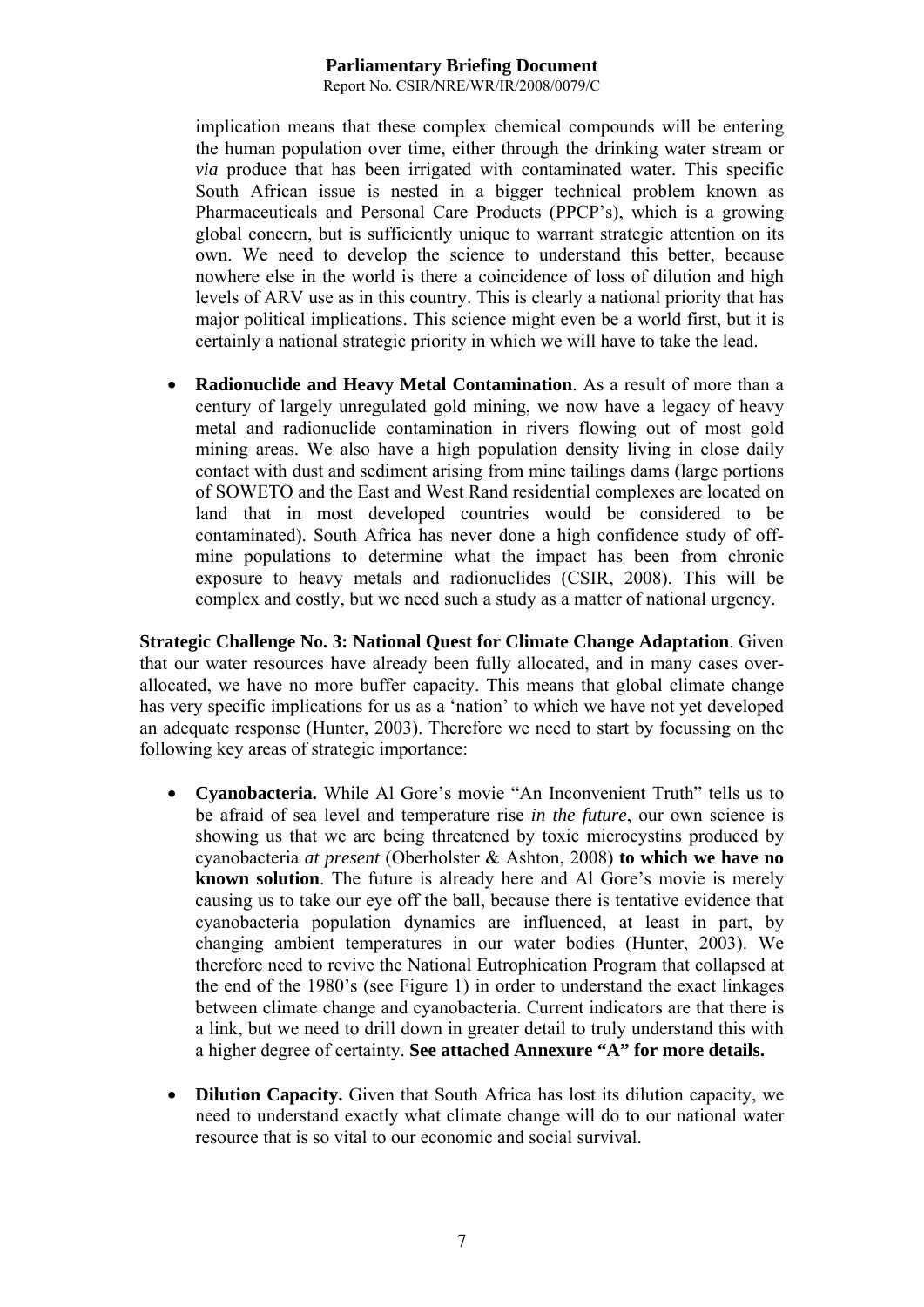Report No. CSIR/NRE/WR/IR/2008/0079/C

**Ecosystem Thresholds.** Given that so much of our current effluent streams enter aquatic ecosystems, we need to understand their dynamics better, specifically with regard to their assimilative capacity as environmental sinks for heavy metals, radionuclides, EDCs, ARVs and the myriad of chemical pollutants we discharge daily. More specifically, we need to know if climate change will nudge any of these aquatic ecosystems across thresholds, pushing them into catastrophic collapse, such as that already in existence in the Hartebeespoort Dam system.

What I have presented here is the embryo of what is hopefully going to become the *National Water Quality Science, Technology and Policy Program*, which will reverse the trend noted by Walwyn and Scholes (2006)(see Figure 1). This Program needs of necessity to be bold and ambitious. It must have ambitious targets such as producing 50 PhD graduates after ten years, 200 MSc graduates after the same time period, and a range of patents designed to overcome the problems presented above in a way that is both financially viable and ecologically sustainable. This means working closely with every university in the country, because they will be unable to produce this number of graduates alone, and only universities have the legal mandate to do this. In this Program the CSIR would become the "space" in which human capacity is nurtured in a highly structured manner, probably with many of the existing Principal and Chief Scientists being appointed as Extraordinary Professors in these partnership universities, simply to create the supervisory capacity needed for such a massive undertaking. This can only happen if the CSIR funding model is changed, because as it now stands, those Principal and Chief Scientists are the mainstay of cash generation, rather than of the development of Technical Ingenuity in the national interest.

# **Bibliography**

- **Adler, R., Funke, N., Findlater, K. & Turton, A.R.** 2007(a). *The Changing Relationship between the Government and the Mining Industry in South Africa: A Critical Assessment of the Far West Rand Dolomitic Water Association and the State Coordinating Technical Committee.* Pretoria: Council for Scientific and Industrial Research (CSIR).
- **Adler, R.A., Claassen, M., Godfrey, L. & Turton, A.R.** 2007(b). Water, Mining and Waste: An Historical and Economic Perspective on Conflict Management in South Africa. In *The Economics of Peace and Security Journal*. (2)2 Pp 32  $-41.$
- **Aneck-Hahn, N.H., Schulenburg, G.W., Bornman, M.S., Farias, P & de Jager C.** 2007. Impaired Semen Quality Associated with Environmental DDT Exposure in Young Men Living in a Malaria Area in the Limpopo Province, South Africa. *Journal of Andrology*. (28)3 Pp 423-434.
- **ASGISA**, 2006. People Planet Prosperity: A Strategic Framework for Sustainable Development in South Africa. Draft Discussion Document for Public Comment, 29 September 2006. Circulated at the NEAF Workshop: Mainstreaming of the Environment into Development Issues and Opportunities relating to ASGISA (Accelerated and Shared Growth Initiative for South Africa). Pretoria: Department of Environmental Affairs and Tourism (DEAT).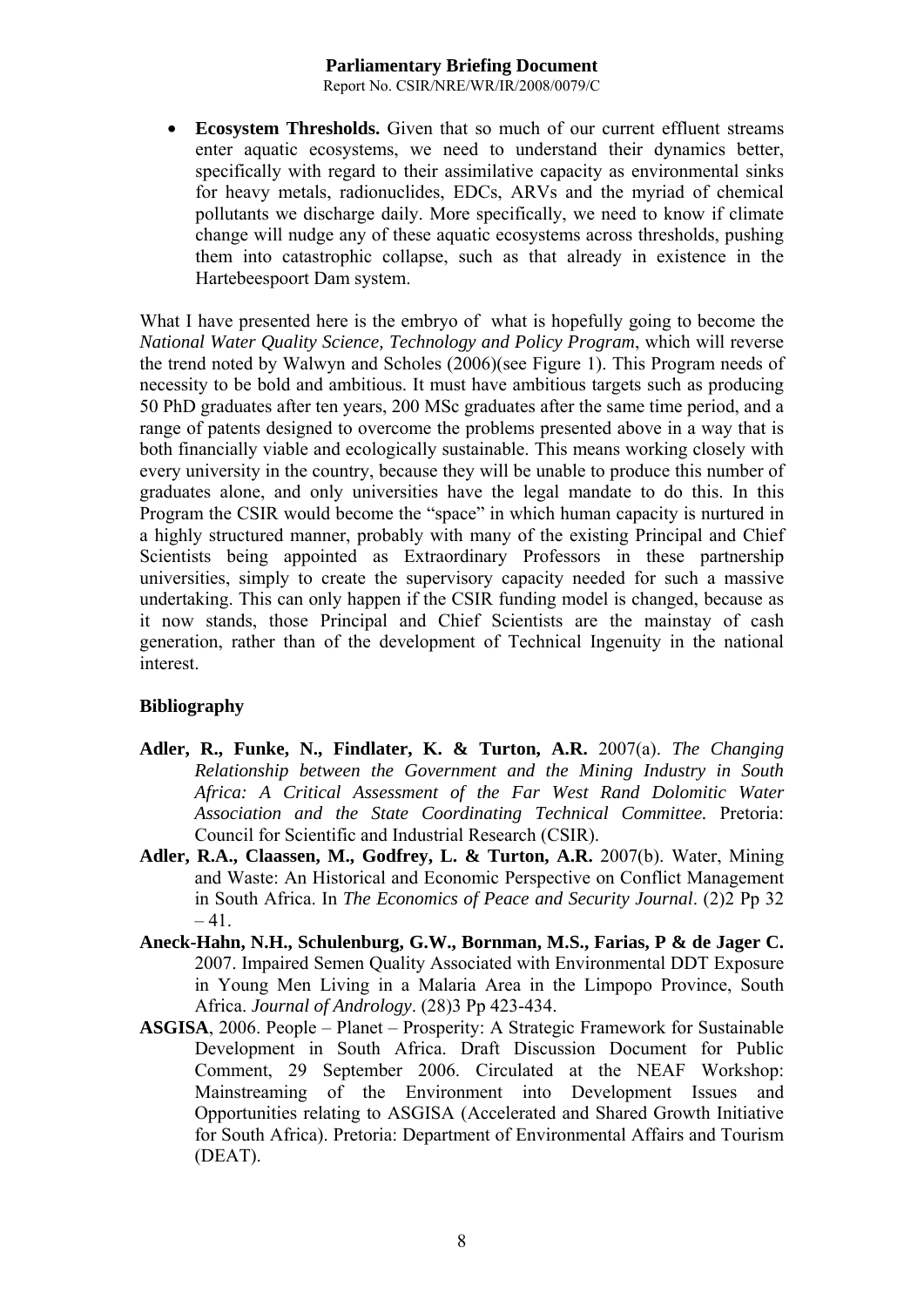- **Ashton, P.J., Hardwick, D. & Breen, C.M.** 2008. Changes in water availability and demand within South Africa's shared river basins as determinants of regional social-ecological resilience. In: **Burns, M.J. & Weaver, A.v.B.** (Eds.) *Advancing Sustainability Science in South Africa*. Stellenbosch: Stellenbosch University Press. Pp 279 – 310.
- **Ashton, P.J. & Ramasar, V.** 2002. Water and HIV/AIDS: Some Strategic Considerations in Southern Africa. In **Turton, A.R. & Henwood, R.** (Eds.) 2002. *Hydropolitics in the Developing World: A Southern African Perspective*. Pretoria: African Water Issues Research Unit (AWIRU). Pp 217-235.
- **Ashton, P. & Turton, A.R.** 2005. Transboundary Water Resource Management in Southern Africa: Opportunities, Challenges and Lessons Learned. In **Wirkus, L.** (Ed.) *Water, Development and Cooperation – Comparative Perspectives: Euphrates-Tigris and Southern Africa*. Bonn: Bonn International Centre for Conversion (BICC). Pp  $5 - 32$ .
- **Ashton, P.J. & Turton, A.R.** 2008 (in press). Water and security in sub-Saharan Africa: Emerging concepts and their implications for effective water Resource management in the southern African region. In: **Brauch, H.-G., Grin, J., Mesjasz, C., Krummenacher, H., Behera, N.C., Chourou, B., Spring, U.O., Liotta, P.H. & Kameri-Mbote, P.** (Eds), *Facing Global Environmental Change: Environmental, Human, Energy, Food, Health and Water Security Concepts – Volume IV*. Berlin: Springer-Verlag. Pp 665 – 678.
- **Barbier, E. & Homer-Dixon, T.F.** 1996. *Resource Scarcity, Institutional Adaptation, and Technical Innovation: Can Poor Countries Attain Endogenous Growth?* Washington, D.C.: American Association for the Advancement of Science.
- **Bega, S.** 2008(a). Living in Fear of a Toxic Tsunami. *Saturday Star*. 12 April 2008.
- **Bega, S.** 2008(b). Our Tainted Lives in Mining's Ground Zero. *Saturday Argus*. 12 April 2008.
- **Bornman, M.S., Delport, R., Becker, P., Risenga, S.S. & de Jager, C.P.** 2005. Urogenital birth defects in neonates from a high-risk malaria area in Limpopo Province, South Africa. *Epidemiology*. (16)5. S126 – 127.
- **Burns, M., Audouin, M. & Weaver, A.** 2006. Advancing Sustainability Science in South Africa. *South African Journal of Science.* (102) Pp 379-384.
- **Burns, M.J. & Weaver, A.v.B.** (Eds.) 2008. *Advancing Sustainability Science in South Africa*. Stellenbosch: Stellenbosch University Press.
- **Buzan, B.** 1991. *People, States and Fear. An Agenda for International Security Studies in the Post-Cold War Era.* London: Harvester Wheatsheaf.
- **Coetzee, H.** 1995. Radioactivity and the Leakage of Radioactive Waste Associated with Witwatersrand Gold and Uranium Mining. In **Merkel, B. J., Hurst S.,**  Löhnert E.P. & Struckmeier W. (Eds.) Proceedings Uranium Mining and Hydrogeology 1995, Freiberg, Germany: *GeoCongress* **1**. – 583 S.; Köln (von Loga; ISBN 3-87361-256-9).
- **Coetzee, H., Wade, P., Ntsume, G. & Jordaan, W.** 2002(a). *Radioactivity Study on Sediments in a Dam in the Wonderfonteinspruit Catchment. DWAF Report.* Pretoria: Department of Water Affairs and Forestry.
- **Coetzee, H., Wade, P. & Winde, F.** 2002(b). Reliance on Existing Wetlands for Pollution Control Around the Witwatersrand Gold/Uranium Mines in South Africa – Are They Sufficient? In **Merkel, B.J., Planer-Friederich, B. & Wolkersdorfer, C.** (Eds.). 2002. *Uranium in the Aquatic Environment.* Berlin: Springer. Pp 59-65.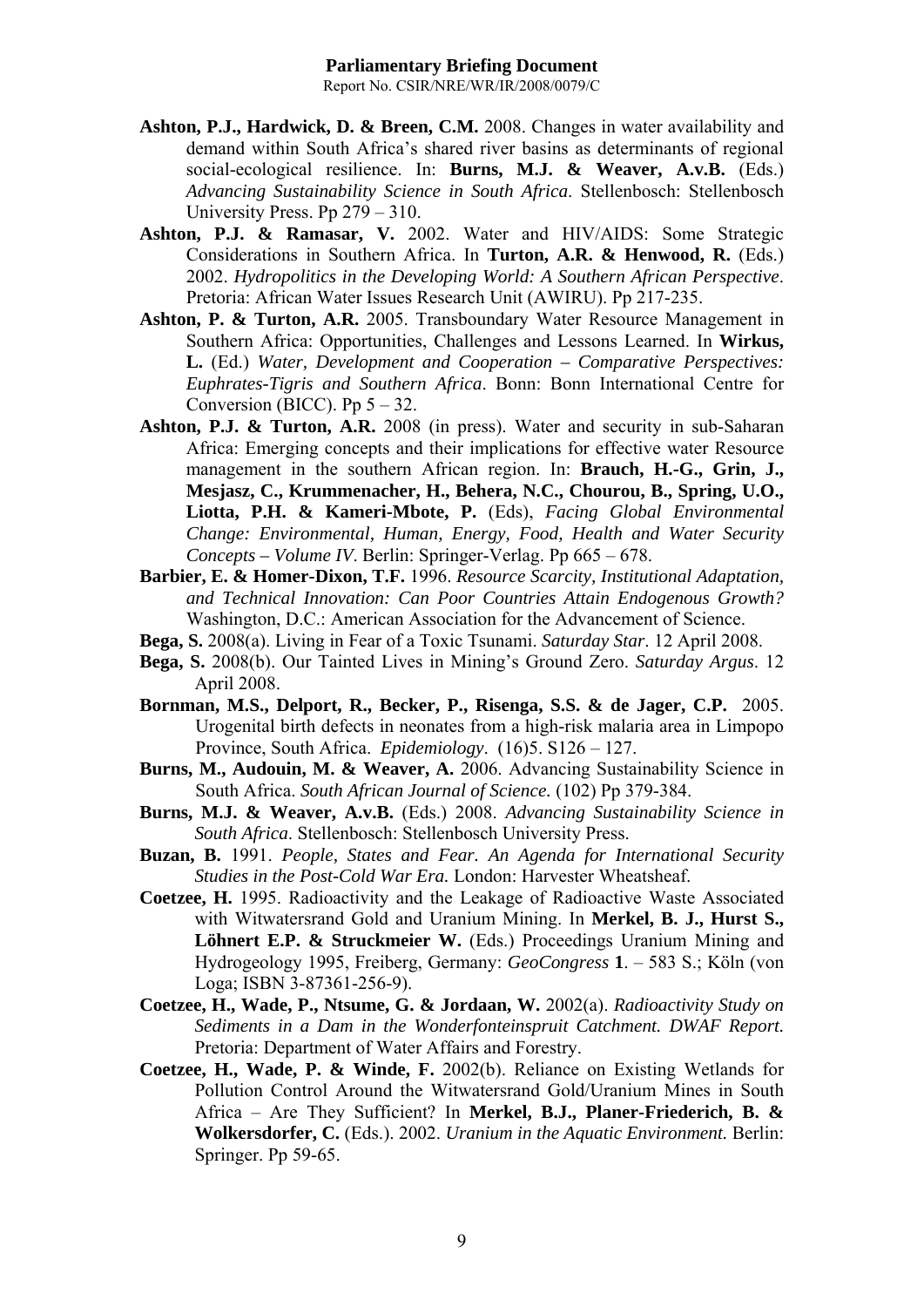- **Coetzee, H., Venter, J. & Ntsume, G.** 2005. *Contamination of Wetlands by Witwatersrand Gold Mines – Processes and the Economic Potential of Gold in Wetlands. Council for Geosciences Report No. 2005-0106*. Pretoria: Council for Geosciences.
- **Coetzee, H., Winde, F. & Wade, P.W.** 2006. An Assessment of Sources, Pathways, Mechanisms and Risks of Current and Potential Future Pollution of Water and Sediments in Gold-Mining Areas of the Wonderfonteinspruit Catchment. WRC Report No. 1214/1/06. Pretoria: Water Research Commission.
- **CSIR.** 2008. *High Confidence Study of Children Potentially Affected by Radionuclide and Heavy Metal Contamination Arising from the Legacy of Mine Water Management Practices on the Far West Rand of South Africa*. Project Concept Note, dated 26/2/2008. Pretoria: Council for Scientific and Industrial Research (CSIR).
- **Dalvie, M.A., Cairncross, E., Solomon, A. & London, L.** 2003. Contamination of rural surface and ground water by endosulfan in farming areas of the Western Cape, South Africa. *Environmental Health*. (2)1 Pp 1.
- **Edgecombe, R.** 1986. The Mfecane or Difaqane, in **Cameron, T. and Spies, S.B.** (Eds.), *New History of South Africa in Word and Image* (Afrikaans). Cape Town: Human & Rousseau.
- **Hasian, M**. 2003. The "hysterical" Emily Hobhouse and Boer War Concentration Camp controversy. In *Western Journal of Communication*, March 2003. Available online at Website

http://www.accessmylibrary.com/coms2/summary\_0286-23546431\_ITM

- **Hobbs, P.J. & Cobbing, J.E., 2007.** A Hydrogeological Assessment of Acid Mine Drainage Impacts in the West Rand Basin, Gauteng Province. Report No. CSIR/NRE/WR/ER/2007/0097/C. CSIR/THRIP. Pretoria: Republic of South Africa.
- **Hobbs, P., Oelofse, S.H.H. & Rascher, J.** 2008. Management of Environmental Impacts from Coal Mining in the Upper Olifants River Catchment as a Function of Age and Scale. In **Patrick, M.J., Rascher, J. & Turton, A.R.** (Eds) Reflections on Water in South Africa, Special Edition of *International Journal of Water Resource Development*. (24)3 Pp 417-432.
- **Hobhouse, E.** 1901. *Report of a visit to the camps of women and children in the Cape and Orange River Colonies*. London: Friars Printing Association Ltd.
- **Hobhouse, E.** 1907. *The Brunt of War and Where it Fell*. Portrayer Publishers: London.
- **Homer-Dixon, T.** 1995. The Ingenuity Gap: Can Poor Countries Adapt to Resource Scarcity? In *Population and Development*. (21)3 Pp 587-612.
- **Homer-Dixon, T.F**. 1996. Environmental Scarcity, Mass Violence and the Limits to Ingenuity, in *Current History*. (95) Pp 359-365.
- **Homer-Dixon, T.F.** 2000. *The Ingenuity Gap*. London: Jonathan Cape.
- **Hunter, P.R.** 2003. Climate Change and Waterborne and Vector-borne Disease. In *Journal of Applied Microbiology*. (94); 37 – 46.
- **IWQS**. 1999. *Report on the Radioactivity Monitoring Programme in the Mooi River (Wonderfonteinspruit) Catchment. Report No. N/C22/00/RPQ/2399.* Pretoria: Institute for Water Quality Studies.
- **Johnston, S. & Bernstein, A.** 2007. *Voices of Anger: Protest and Conflict in Two Municipalities. Report to the Conflict and Governance Facility (CAGE).* Johannesburg: The Centre for Development and Enterprise. ISBN 10:0- 9584697-8-4 and ISBN 13: 978-0-9584697-8-4.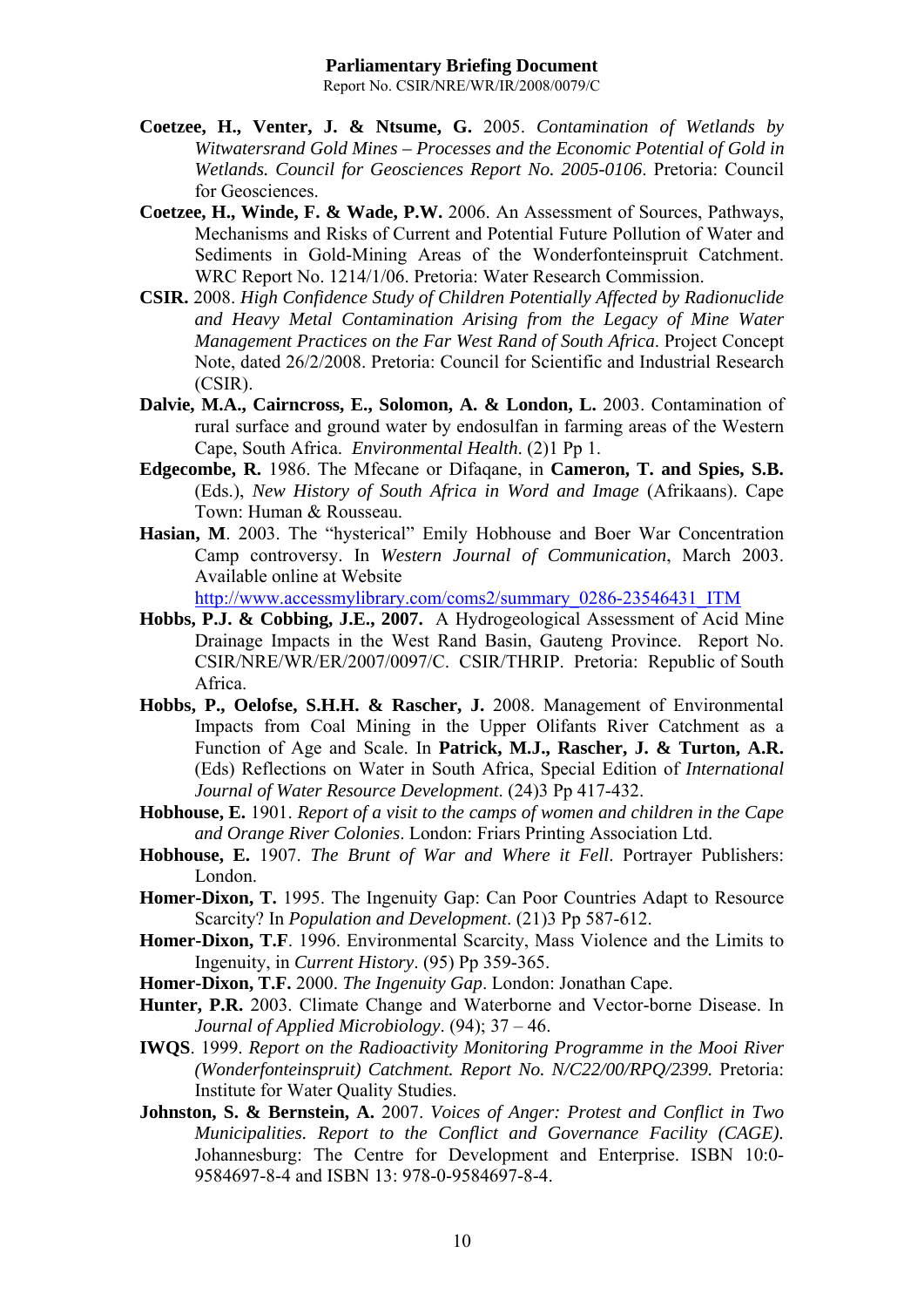- **Johnston, N. & Wolmarans, R.** 2008. Xenophobic Violence Grips Johannesburg. *Mail & Guardian*. 23 May 2008. Available online http://www.mg.co.za/articlePage.aspx?articleid=339509&area=/breaking\_new s/breaking\_news\_national/
- **Kempster, P.L., Van Vliet, H.R., Looser, U., Parker, I., Silberbauer, M.J. & Du Toit, P.** 1996. *Overview of Radioactivity in Water Sources: Uranium, Radium and Thorium. Final Report*, IWQS-No. N/0000/00/RPQ/0196. Pretoria: Institute for Water Quality Studies.
- **Meer, F.** 1990. *Higher than Hope*. London: Harper Collins.
- **Mills, G. & Williams, D.** 2006. *Seven Battles that Shaped South Africa.* Cape Town: Tafelberg.
- **Mmemezi, H.M.Z.** 2008. Official letter of support from the West Rand District Municipality under reference 12/2/1/3 dated 12 May 2008 entitled Epidemiological Study: Tooth Fairy Project, signed by Councillor Mmemezi in his capacity as Portfolio Chairperson: Infrastructure.
- **NWRS.** 2004. *National Water Resource Strategy.* Pretoria: Department of Water Affairs and Forestry (DWAF). Available online at http://www.dwaf.gov.za/Documents/Policies/NWRS/Default.htm
- **Nyathi, S.** 2008. No Water No Vote. *News 24.* Accessed Online http://www.news24.com/News24/South\_Africa/News/0,,2-7- 1442\_2326211,00.html
- **Oberholster, P.J. & Ashton, P.J.** 2008. *State of the Nation Report: An Overview of the Current Status of Water Quality and Eutrophication in South African Rivers and Reservoirs.* Parliamentary Grant Deliverable. Pretoria: Council for Scientific and Industrial Research (CSIR).
- **Oberholster, P.J., Botha, A-M. & Grobbelaar, J.U.** 2004 *Microcystis aeruginosa*: Source of toxic microcystins in drinking water. *Africa Journal of Biotechnology.* (3) Pp159-168.
- **Oberholster, P.J., Botha, A-M. & Cloete, T.E.** 2005 An overview of toxic freshwater cyanobacteria in South Africa with special reference to risk, impact and detection by molecular marker tools. *Biokem.* (17) Pp 57-71.
- **Oberholster, P.J., Cloete, T.E., van Ginkel, C., Botha, A-M. & Ashton, P.J**. 2008. *The use of remote sensing and molecular markers as early warning indicators of the development of cyanobacterial hyperscum crust and microcystinproducing genotypes in the hypertrophic Lake Hartebeespoort, South Africa.* Pretoria: Council for Scientific and Industrial Research (CSIR).
- **Oelofse, S.H.H.** 2008. Mine Water Pollution Acid Mine Decant, Effluent and Treatment: Consideration of Key Emerging Issues that may Impact the State of the Environment. Pretoria: Department of Environmental Affairs and Tourism (DEAT). Available online at http://soer.deat.gov.za/docport.aspx?m=97&d=28
- **Offringa, G., Mjoli, N., Venter, S.N., Kfir, R. & Moolman, A.** 2007. A New Strategic Framework for Water-Related Health Research. In *Water SA*. (33)5. Pp 589 – 592.
- **Peires, J.** 2003. *The Dead Will Arise. Nongqawuse and the Great Xhosa Cattle-Killing of 1856-7. History of Political Thought*. Johannesburg: Jonathan Ball Publishers (Pty) Ltd.
- **Percival, V. & Homer-Dixon, T.** 1995. *Environmental Scarcity and Violent Conflict: The Case of South Africa.* Washington: American Association for the Advancement of Science.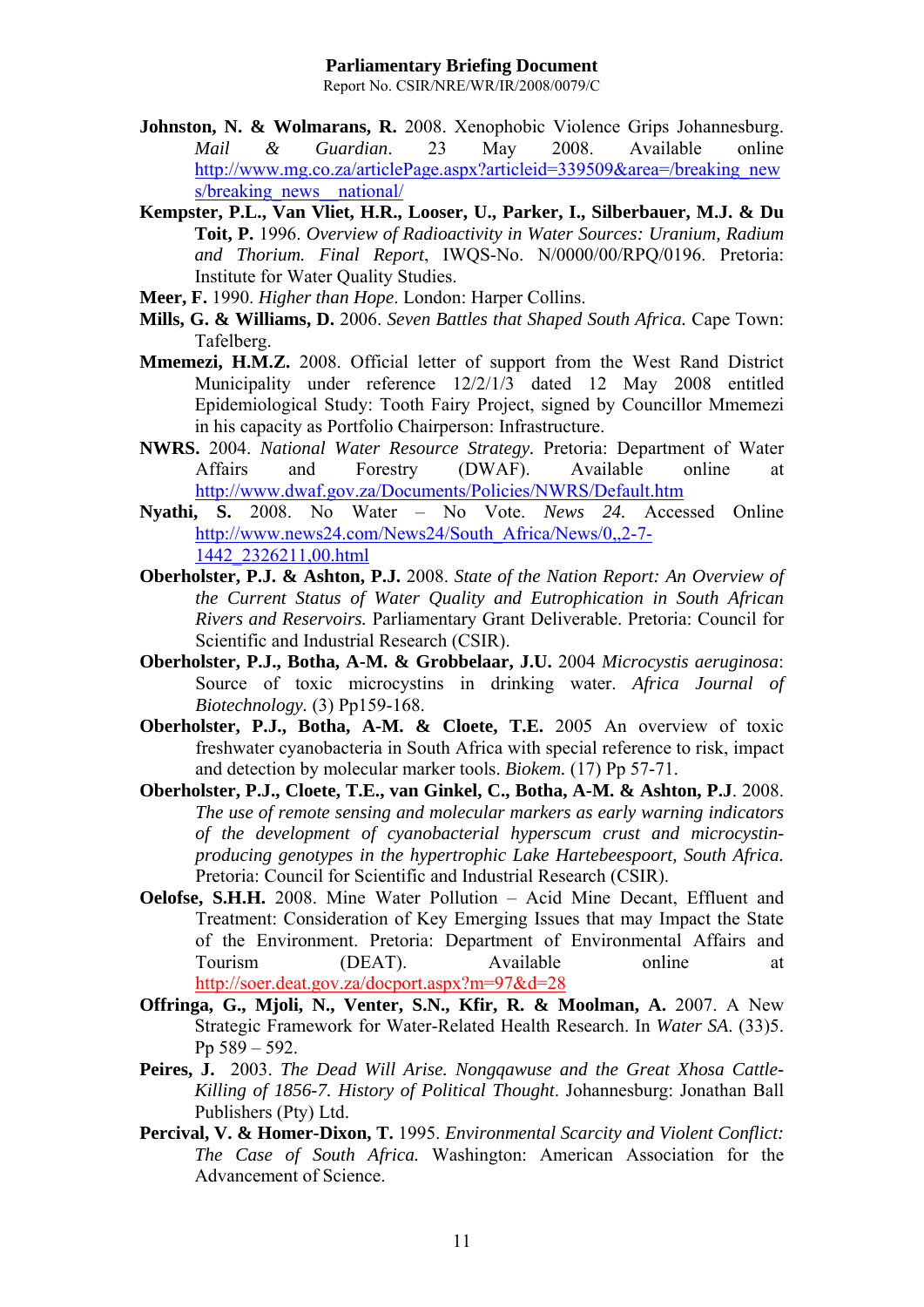- **Percival, V. & Homer-Dixon, T.** 1998. Environmental Scarcity and Violent Conflict: The Case of South Africa, in *Journal of Peace Research*. (35)3 Pp 279-298.
- **Percival, V. & Homer-Dixon, T.** 2001. The Case of South Africa, in **Diehl, P.F. & Gleditsch, N.P.** (Eds.) *Environmental Conflict*. Boulder: Westview Press. Pp  $13 - 35$ .
- **Sibanda, B.** 2008. Falling Economic Standards Cause Xenophobia in South Africa. *Afrik.com*. 14 May 2008. http://en.afrik.com/article13586.html
- **Slabbert, J. L., Venter, E. A., Moletsane, M., van Wyk, J. H., Schillack, V., Aneck-Hahn, N. H. & Marais, P.** 2007(a). An investigation into the occurrence of steroidal hormones (estrogens) in sewage effluent using biological/biochemical and chemical techniques: 2003-2005. In **Burger, A.E.C.** (Ed.), 2007. *Implementation of a Research Programme for Investigating Endocrine Disrupting Contaminants in South African Water Systems.* Vol. 2, Appendix 3C. WRC Report No. 1402/1/07. Pretoria. v + 20 pages.
- **Slabbert, J. L., Venter, E. A., Moletsane, M., van Wyk, J. H., Blaise, C. & Aneck-Hahn, N. H.** 2007(b). An investigation of the estrogenic activity in water from selected drinking water treatment processes. Report to the Water Research Commission by CSIR Natural Resources and the Environment. Report Number 1532/1/07. xvii + 52 pages.
- **Tempelhoff, E.** 2008. Gifstof in Kos Skok: Radioaktiewe Stowwe in Voedselketting (Toxins in Food Shock: Radioactive Substances in Food Chain). *Beeld* Newspaper. 1 February, 2008.
- **Thompson, L. & Lamar, H.** 1981. The North American and Southern African Frontiers, in **Lamar, H & Thompson, L.** (Eds.) *The Frontier in History: North America and Southern Africa Compared.* New Haven & London: Yale University Press.
- **Toens, P. D., Stadler, W. & Wullschleger, N. J.** 1999. *The Association of Groundwater Chemistry and Geology with Atypical Lymphocytes (as a Biological Indicator) in the Pofadder Area, North Western Cape, South Africa. Water Research Commission, Report Number: 839/1/98.* Pretoria: Water Research Commission. 141 pages.
- **Turton, A.R.** 2008. *Discussion Paper on Parallel National Action (PNA) as a Potential Model for Policy Harmonization in the SADC Region*. GTZ Contract No. 026/08. CSIR Report No. CSIR/NRE/WR/ER/2008/0108/C. Gaborone: SADC Secretariat.
- **Turton, A.R. & Ashton, P.J.** 2008. Basin Closure and Issues of Scale: The Southern African Hydropolitical Complex. *International Journal of Water Resources Development.* (24)2 Pp 305 - 318.
- **Turton, A.R., Meissner, R., Mampane, P.M. & Seremo, O.** 2004. *A Hydropolitical History of South Africa's International River Basins.* Report No. 1220/1/04 to the Water Research Commission. Pretoria: Water Research Commission.
- **Turton, A.R., Schultz, C., Buckle, H, Kgomongoe, M., Malungani, T. & Drackner, M.** 2006. Gold, Scorched Earth and Water: The Hydropolitics of Johannesburg. In *Water Resources Development*. 22(2) Pp 313-335.
- **Van Reenen, R.** 2000. *Emily Hobhouse: Boer War Letters.* Cape Town: Human & Rousseau.
- **Van Rensburg, T.** 1980. *Camp Diary of Henrietta E.C. Armstrong: Experiences of a Boer Nurse in the Irene Concentration Camp 6 April – 11 October 1901.* Pretoria: Human Sciences Research Council (HSRC).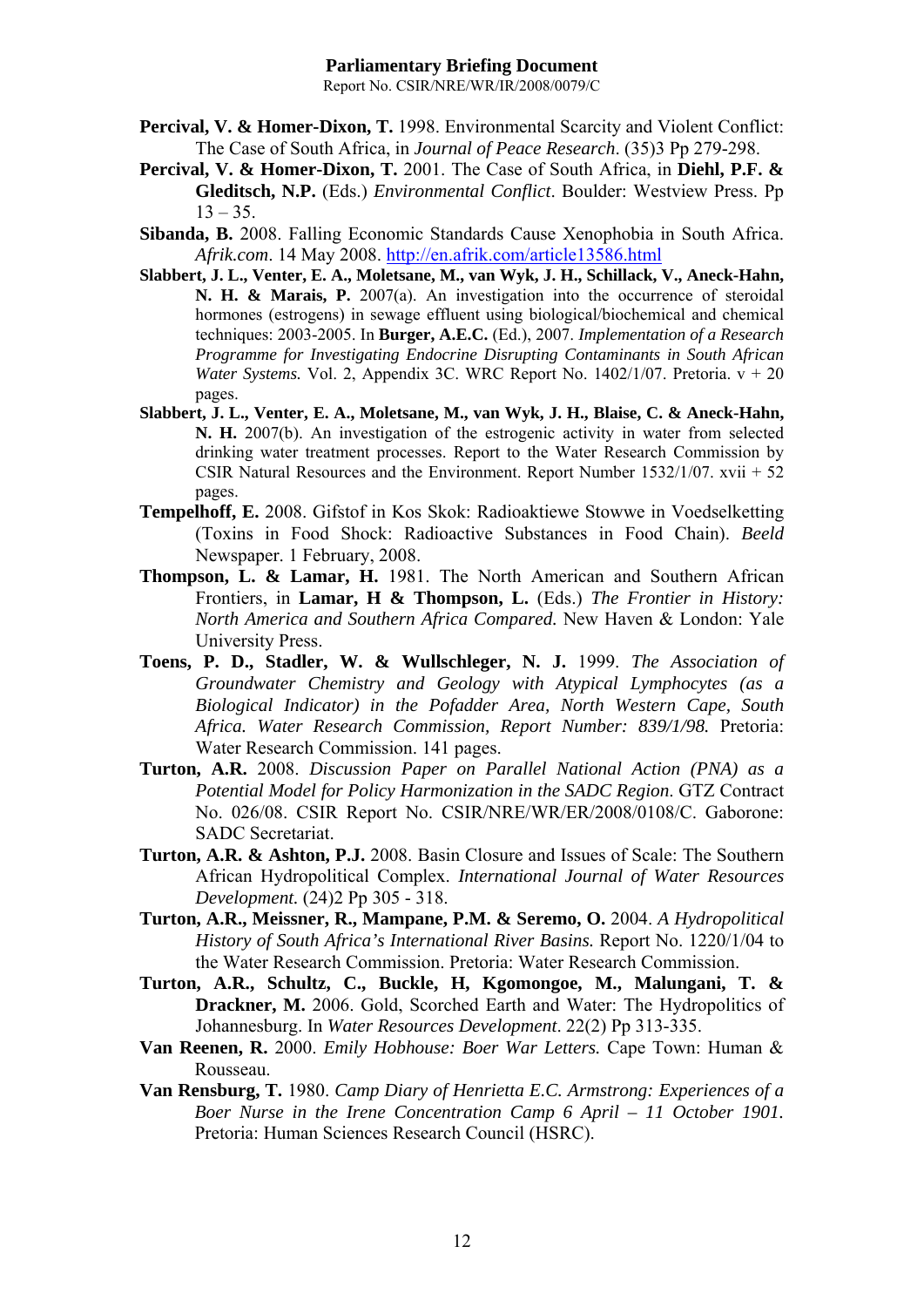- **Wade, P.W., Woodbourne, S., Morris, W.M., Vos, P. & Jarvis, N.W.** 2002. *Tier 1 Risk Assessment of Selected Radionuclides in Sediments of the Mooi River Catchment. WRC Project No. K5/1095.* Pretoria: Water Research Commission.
- **Walwyn, D. & Scholes, R.J.** 2006. The Impact of a Mixed Income Model on the South African CSIR: A Recipe for Success or Disaster? In *South African Journal of Science*. (102) Pp 239-243.
- **Welsh, F.** 2000. *A History of South Africa*. London: Harper Collins Publishers.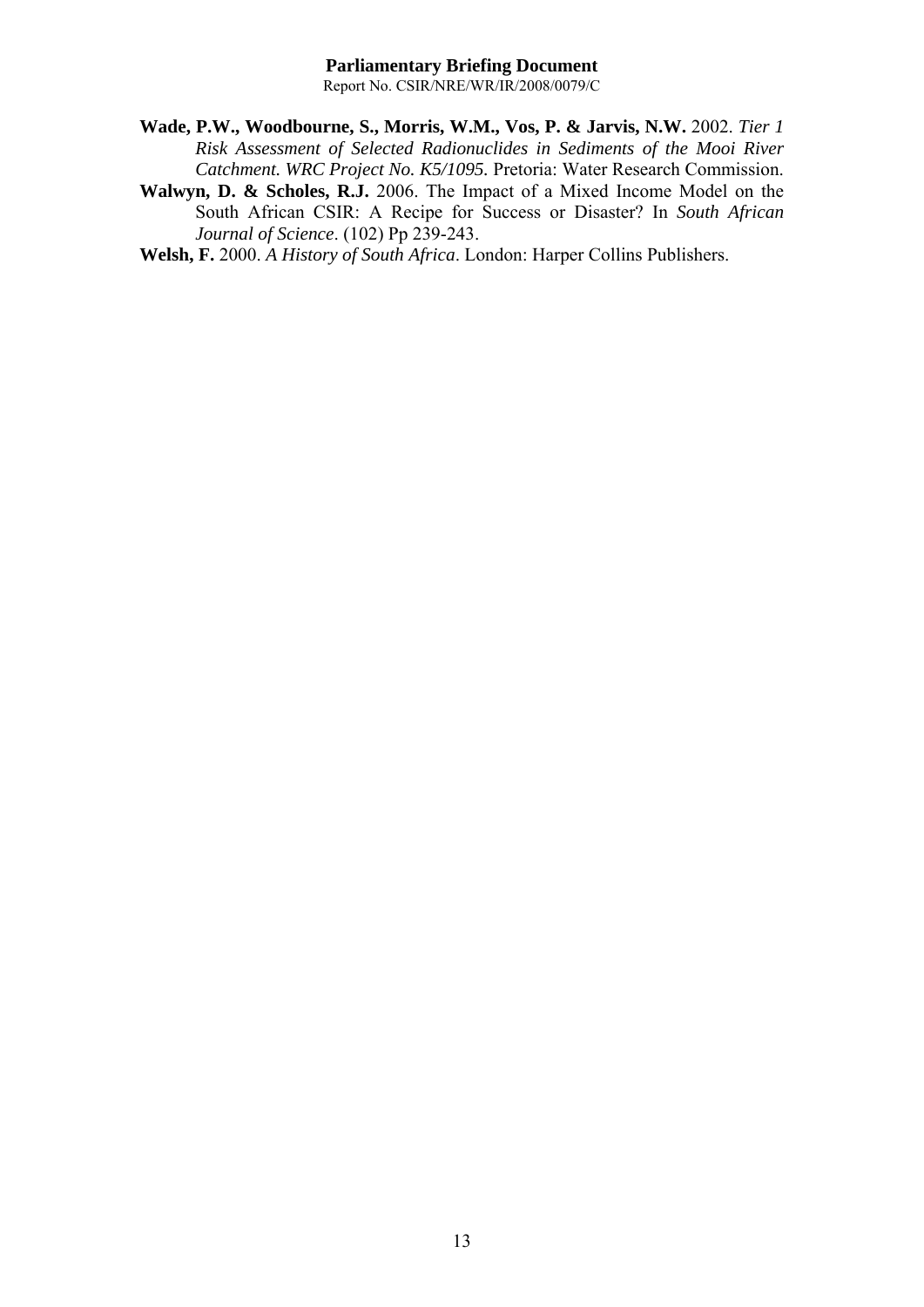Report No. CSIR/NRE/WR/IR/2008/0079/C

#### **Annexure "A"**

#### **Cyanobacteria in Water Resources of South Africa**

# **Dr. Paul Oberholster**

poberholster@csir.co.za

#### **Introduction**

Cyanobacteria are a group of diverse gram-negative prokaryotes and are one of the earth's most ancient life forms. Evidence of their existence on earth, derived from fossils records, encompasses a period of some 3.5 billion years (Oberholster *et al.,* 2005). Cyanobacterial blooms have become an increasing problem in South African freshwater bodies. The massive proliferation of these organisms is largely caused by over enrichment (eutrophication) of dams and rivers, which is due to progressive increase in human-derived pollution. Cyanobacteria produce some of the most potent toxins known and have no known antidotes. These biotoxins fall into three categories namely neurotoxins, hepatoxins and lipopolysaccharides. The biotoxins in the first two groups can produce severe reactions in animals and humans, while the third group appears to be less virulent (Oberholster *et al.,* 2005). However, the latter have been less intensively studied. Any release of these biotoxins into surrounding water can presents a significant hazard to humans and the ecosystem (Oberholster *et al.,* 2005). The existence of gastrointestinal disorders linked to the ingestion of cyanobacterial biotoxins, as well as the chronic risks posed by hepatoxins make these toxins a serious threat to human health when they are present in drinking water supplies.

A survey conducted in South Africa between 2004-2007 by Botha and Oberholster, used RT-PCR and PCR technology to distinguish *Microcystis* strains bearing the mcy genes, which correlate with their ability to synthesize the cyanobacterial biotoxin microcystin revealed that 99% of South Africa's major impoundments contained toxicgenic strains of *Microcystis* (Botha and Oberholster, 2007; Oberholster and Botha, 2007). Insofar as the bulk provision of raw potable water is concerned, problems posed by cyanobacterial biotoxins in South Africa are not yet of national crisis status. However, the biotoxin concentrations of cyanobacteria in major impoundments in Gauteng are so high, that a regional crisis exists if it is compared to impoundments of countries aboard (Oberholster *et al.,* 2008). Prior to 1990 South Africa occupied and acclaimed and internationally position in cyanobacterial research, but the cessation of the CSIR-driven eutrophication research program (NIWR, 1985) indicated the end of an era of world class efforts in this field. This advantage was lost due to a departmental decision by the department of Water Affairs and Forestry (DWAF) to afford a low-priority status to eutrophication and cyanobacteria in South Africa (Harding & Paxton, 2000). Furthermore, the lack of human resources capacity development in formal training of limnology, eutrophication and cyanobacterial biotoxins proved to be a significant drawback insofar as cyanobacterial research in South Africa is concerned.

#### **Impact on Human Health**

No confirmed human death has yet been attributed to these biotoxins produced by cyanobacteria in South Africa. However, acute poisoning of humans has been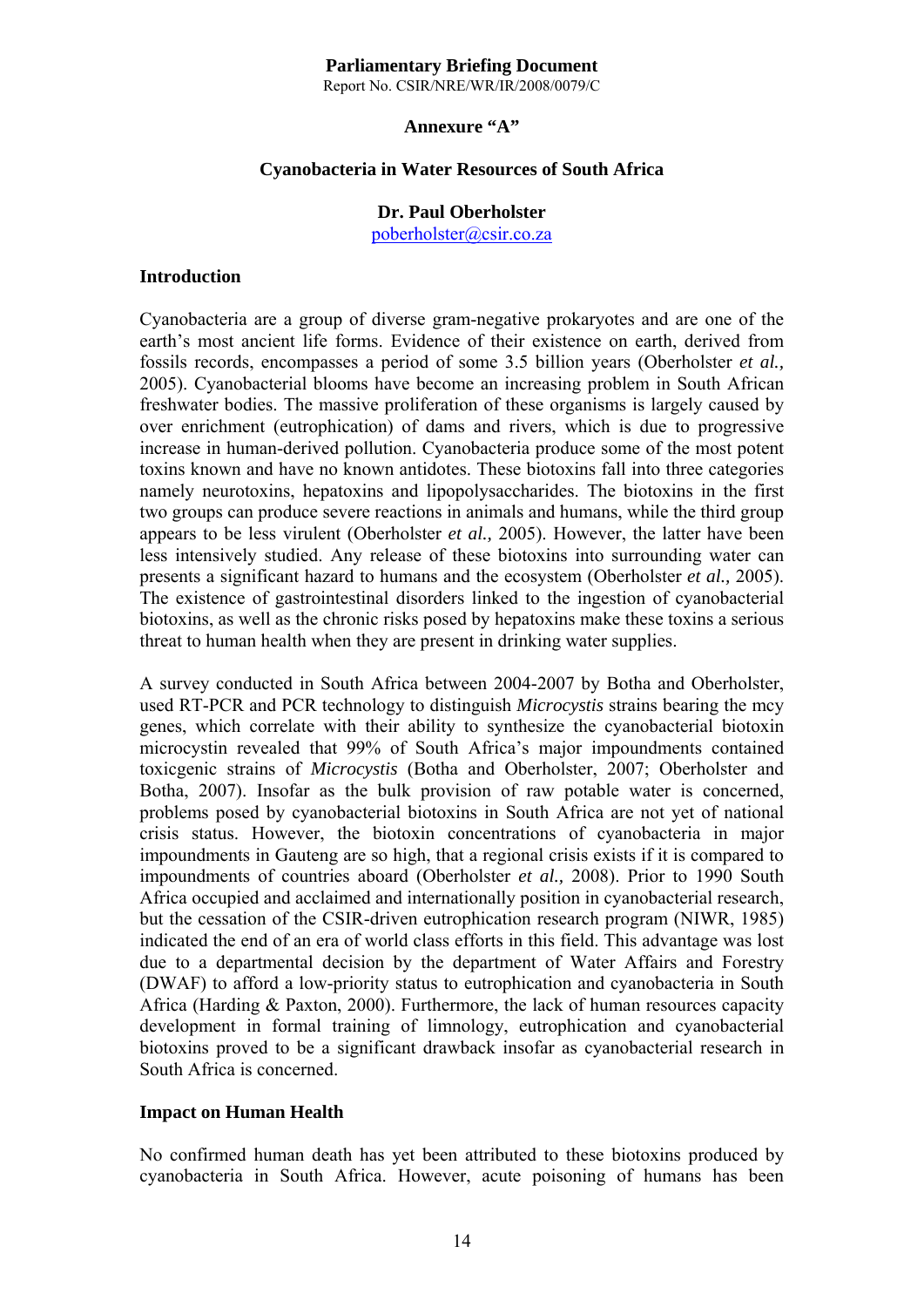Report No. CSIR/NRE/WR/IR/2008/0079/C

reported from South America, Africa and Australia. The majority (80%) of rural communities in South Africa rely on surface water as the main source of domestic water (Fatoki *et al.,* 2001). Therefore, it can be postulated that chronic exposure to low levels of cyanotoxins by people that live in rural areas, and who have compromised or suppressed immune systems due to HIV/AIDS, and possibly also suffer from other communicable and poverty-related diseases such as Tuberculosis, may experience serious social and economic consequences as a result of cyanotoxins. In 1991, it was estimated that approximately one thousand new infections of HIV/AIDS occurred each day (Doyle, 1991); this rate of new infections has continued to increase each year (Ashton & Ramasar, 2002).

Furthermore, common symptoms of cyanotoxin poisoning (diarrhoea, vomiting, stomach pains) are similar to the symptoms of gastrointestinal illness caused by bacteria, as well as other viral and protozoan infections, and are thus not immediately linked to cyanotoxin poisoning (Falconer, 1998; 2005). An important aspect that influences the toxicity of cyanobacterial blooms is the age of the victim that ingests water containing cyanobacteria. Children are more vulnerable for several reasons: they drink more water per unit of body weight; they are less likely to be able to make an informed choice of the source of their drinking water; and they are more susceptible to physiological damage that can take a considerable period of time to develop, such as environmentally induced carcinomas (Falconer, 1998; 2005). Although young children bear a considerable burden in terms of diarrhoea, school-age children also suffer the effects, resulting in school absenteeism. The adverse effects on education are likely to go far beyond the number of days lost per year, as absenteeism increase failure rates, repetition of school years, and drop-out rates. For children under 5 years of age, diarrhoea is the third most important cause of death after HIV/AIDS and low birth weight, and represents 10 % of all deaths in that age group in South Africa (Bradshaw et al., 2003). The only available estimate of the cost for the treatment of diarrhoea in South Africa is that R3.5 billion is spent every year as a direct result of diarrhoea (Pegram *et al.,* 1998). However, there is insufficient evidence to confirm that chronic exposure to low levels of cyanobacterial toxins has played a role in these cases due to a lack of analytical ability. The science has simply not been done, so we remain in ignorance of this important issue affecting millions of South Africans on a daily basis. In addition, a study to assess the chronic human health hazards caused by the biotoxins of cyanobacteria toxin ingested over long periods, such as might occur through drinking water from untreated sources, was undertaken on human lymphocytes in vitro. It was found that the cyanobacterial toxins produced more chromosome damage than did benzene and sodium arsenite (Pitois *et al.,* 2000).

A study conducted by Humpage and co-workers (Humpage *et al.,* 2000) indicated that microcystins from a cyanobacterial extract provided in drinking water to rats increased the area of aberrant crypt foci in the colon, suggesting that microcystins promote preneoplastic colonic lesions. More importantly, microcystins are potent tumour promoters (Nishiwaki-Matushima *et al.,* 1991) and there is an indication that they also act as tumour initiators (Ito *et al.,* 1997). Epidemiological studies have suggested that microcystins are an important risk factor for the high incidence of primary liver cancer in certain areas of China, where people have consumed pondditch and river water contaminated with low levels (within the range of 0.09-0.46 µg/litre) of microcystins (Ueno *et al.,* 1996). Furthermore, bathing and showering in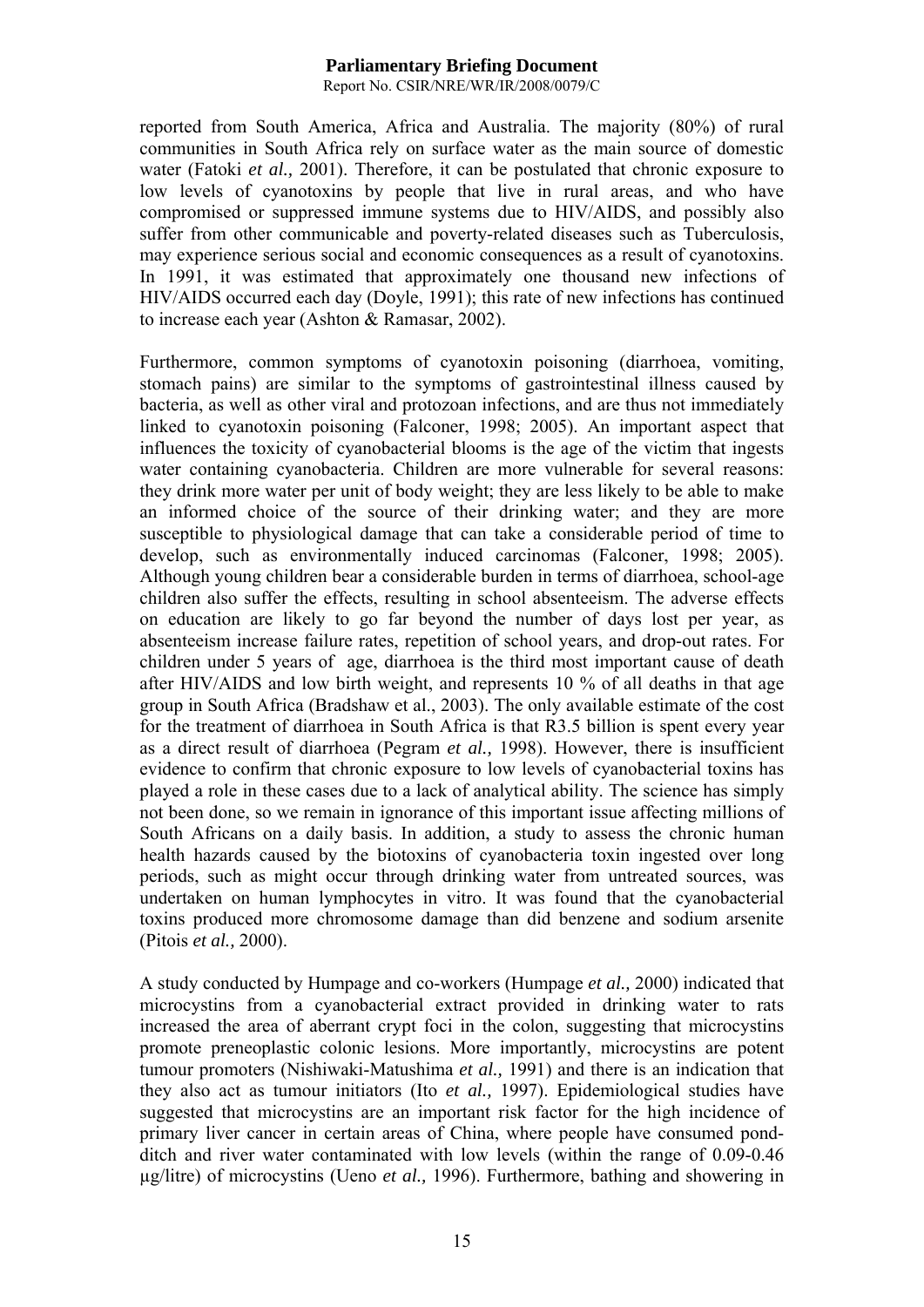Report No. CSIR/NRE/WR/IR/2008/0079/C

water containing cyanobacterial cells can results in allergic reactions resembling hay fever, asthma and skin, eye and ear irritation (Bell & Codd, 1994). A new emerging problem include the production of β-N-methylamino-L-alanine (BMAA), a neurotoxic amino acid which is a possible cause of parkinsonism-dementia in humans and which is produced by all known groups of cyanobacteria (Cox *et al.,* 2005).

# **Crop Irrigation**

Between a third and half of South Africa's population is dependent on subsistence, small-scale farming (ASSAF, 2006) (Table 1).

| <b>Subsistence farmers</b> | <b>Minimum</b> | <b>Maximum</b> |
|----------------------------|----------------|----------------|
| <b>Numbers</b>             | 1500 000       | 3000 000       |
| Number dependent           | 4500 000       | 21000 000      |
| Percentage $(\% )$         | 9%             | 44%            |
| Farm size                  | $\leq 1$ ha    | $\leq$ 5 ha    |
| Emerging farmers with      | <b>Minimum</b> | <b>Maximum</b> |
| small scale commercial     |                |                |
| operations                 |                |                |
| Number                     | 250 000        | 500 000        |
| Number dependent           | 750 000        | 3500 000       |
| Percentage $(\% )$         | $2\%$          | 7%             |

# **Table 1. Percentage small scale farmers in South Africa. Source (ASSAf, 2006)**.

The majority of small-scale farmers and emerging farmers used surface waters from farm dams or rivers to water their crops. Because these water supplies may contain cyanobacterial blooms and biotoxins, the exposure of edible crop plants to cyanobacterial toxins may cause these toxins to accumulate in plant tissues (Codd *et al.,* 1999). The introduction of these toxins into the human food chain is therefore a strong possibility, which may pose great concern for human health if these crops were ingested. Unfortunately, nothing is known about this exposure route in South Africa, because the science has never been done. Furthermore, spray irrigation may permit cyanobacterial biotoxins to affect commercial plant industries as this method of irrigation has previously been shown to be an exposure route for cyanobacterial biotoxins (Abe *et al.,* 1996). Whether spray irrigation promotes cyanobacterial biotoxin release on crops due to cell breakdown *via* sheer stress, is not yet known. Strong evidence does exist that cyanobacterial biotoxins inhibited the germination of pollen which could have an adverse effect on crop yield of emerging black farmers (Metcalf *et al.,* 2004).

# **Policy Implications**

If South Africa is to deliver on the Millennium Development Goals (MDGs) and on the Constitutional imperatives of an environment safe from harm, then it is vital that the scientific capacity be rebuilt at a national level. South Africa once had a robust national program, doing world class research, but that has all been lost. Decisionmakers therefore need to be aware of these problems because they affect a large portion of South African society.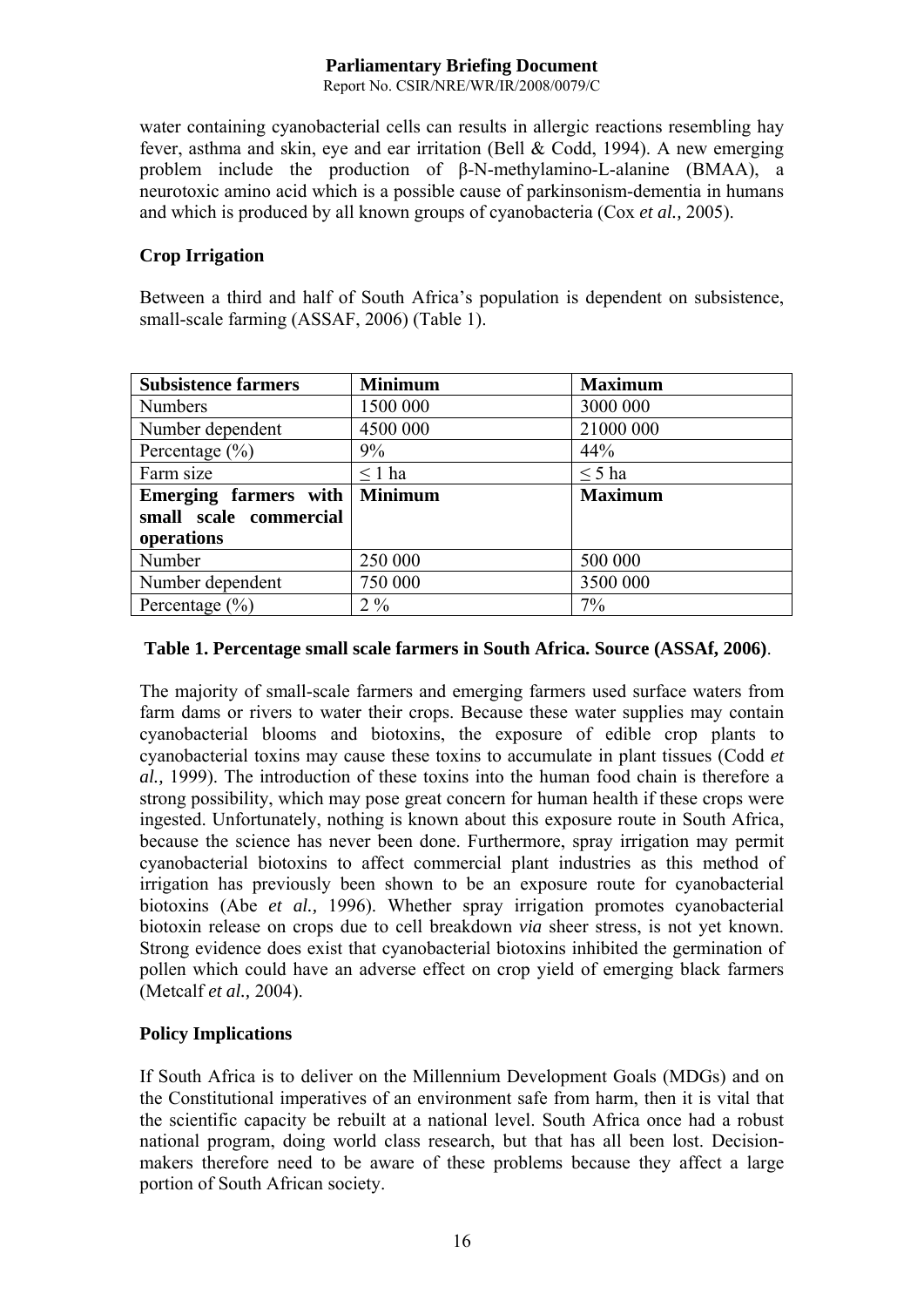# **References**

- **Abe T, Lawson T, Weyers JDB, Codd GA**. (1996) Microcystin-LR inhibits photosynthesis of Phaseolus Vulgaris primary leaves: implications for current spray irrigation practice. *New Phytol*. 133: 651-658.
- **Ashton PJ, Ramasar V.** (2002). Water and HIV/AIDS: Some strategic considerations for southern Africa. In: AR Turton and R Henwood (Eds), *Hydropolitics in the Developing World: A Southern African Perspective*. Pretoria: African Water Issues Research Unit (AWIRU). Pages 217-235.
- **ASSAf** (2006). Science-based improvement of rural ,subsistence agriculture. Forum Proceedings. Department of Science and Technology, Pretoria, South Africa, pp. 1-116.
- **Botha A-M, Oberholster PJ.** (2007). *PCR-Based Markers for Detection and Identification of Toxic Cyanobacteria*. WRC Report No. K5/1502/01/07. Water Research Commission, Pretoria, South Africa. 70 Pages.
- **Bradshaw, D., Groenewald, P., Laubscher, R., Nannan, N., Nojilana, B., Norman, B., Pieterse, D. and Schneider, M.** (2003). *Initial Burden of Disease Estimates for South Africa, 2000*. Cape Town: South African Medical Research Council, 2003.
- **Codd, GA, Metcalf, JS, Beattie KA.** (1999). Retention of *Microcystis aeruginosa* and microcystin by salad lettuce after spray irrigation with water containing cyanobacteria. *Toxicon*, 37: 1181-1185.
- **Doyle P.** (1991). *The Impact of AIDS on the South African Population. AIDS in South Africa: The Demographics and Economic Implications*. Centre for Health Policy, University of the Witwatersrand, Johannesburg, South Africa.
- **Falconer IR.** (1998). Algal toxins and human health. In: Hrubec, J. (Ed.), *Handbook of Environmental Chemistry, Volume 5 (Part C)*. Springer-Verlag, Berlin, pp. 53-82.
- **Falconer IR.** (2005). *Cyanobacterial Toxins of Drinking Water Supplies: Cylindrospermopsins and Microcystins*. CRC Press, Florida, USA. 279 pages.
- **Fatoki OS, Muyima NYO, Lujiza N.** (2001). Situation analysis of water quality in the Umtata River Catchment. *Water SA*, 27: 467-474.
- **Harding WR, Paxton BR.** (2001). *Cyanobacteria in South Africa: A Review*. Water Research Commission Report No. TT 153/01. 165 pages.
- **Humpage AR, Hardy SJ, Moore EJ, Froscio SM, Falconer IR.** (2000). Microcystins (cyanobacterial toxins) in drinking water enhance the growth of aberrant crypt foci in the colon. *Journal of Toxicology and Environmental Health*, 61: 101-111.
- **Ito E, Kondo F, Terao K, Harada K.-L.** (1997). Neoplastic nodular formation in mouse liver induced by repeated intraperitoneal injection of microcystin-LR. *Toxicon*, 35: 1453-1457.
- **Metcalf JS, Barakate A, Codd GA.** (2004). Inhibition of plant protein synthesis by the cyanobacterial hepatotoxin, cylindrospermopsin. FEMS Microbiology Letter 235: 125-129.
- **Nishiwaki-Matushima, R., Nishiwaki, S., Ohta, T., Yoszawa, S., Suganuma, M., Harada, K., Watanabe, M.F. and Fujiki, H.** (1991). Structure-function relationships of microcystins, liver-tumor promoters, in interaction with protein phosphatase. *Japanese Journal of Cancer Research*, 82: 993-996.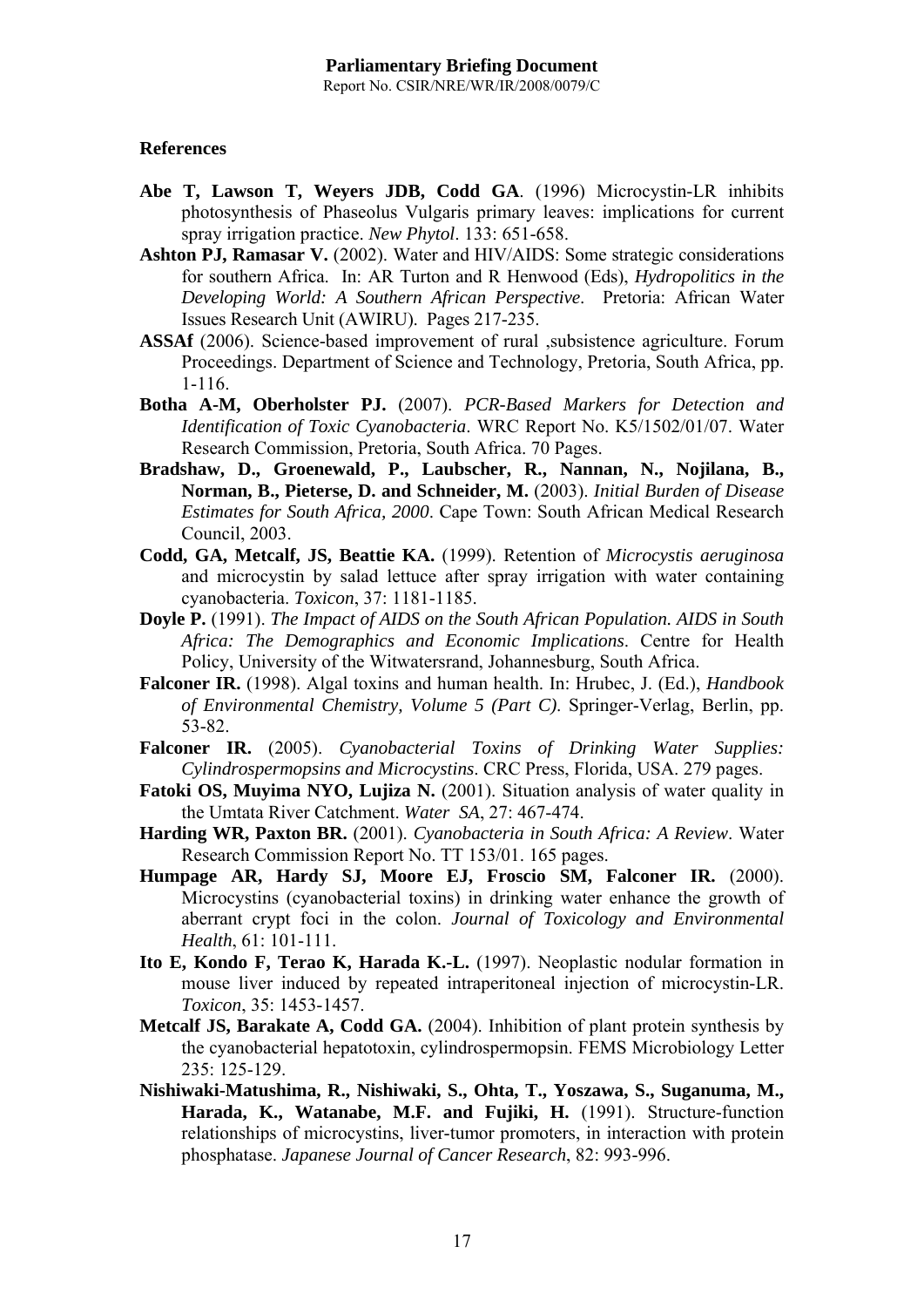- **NIWR (National Institute for Water Research)** (1985). *The Limnology of Hartbeespoort Dam*. South African National Scientific Programmes Report No. 110, Co-operative Scientific Programmes, Pretoria, South Africa. 269 pages.
- **Oberholster PJ, Botha A-M, Cloete TE** (2005). An overview of toxic freshwater cyanobacteria in South Africa with special reference to risk, impact and detection by molecular marker tools. *Biokemistri* 17: 57-71.
- **Oberholster PJ, Botha A-M.** (2007). Use of PCR based technologies for risk assessment of a winter cyanobacterial bloom in Lake Midmar, South Africa. *African Journal of Biotechnology*, 6: 14-21.
- **Oberholster PJ, Van Ginkel C, Naidoo S.** (2008). Eutrophication: A national problem in South Africa. *Vaalco Supplement* (In Press)
- **Pegram, G.C., Rollins, R. and Espey, Q.** (1998). Estimating the costs of diarrhoea and epidemic dysentery in KwaZulu-Natal and South Africa. *Water SA*, 24: 11- 20.
- **Pitois S, Jackson MH, Wood BJB.** (2000) Problems associated with the presence of cyanobacteria in recreational and drinking water. *International Journal of Environmental Health Research*, 10: 203-218.
- **Ueno Y, Nagata S, Tsutsumi T, Hasegawa A, Watanabe MF, Park HD, Chen GC, Yu S.** (1996). Detection of microcystins, in blue-green alga, hepatotoxin in drinking water sampled in Haimen and Fusui, endemic areas of primary liver cancer in China, by highly sensitive immunoassay. *Carcinogenesis*, 17: 1317- 1321.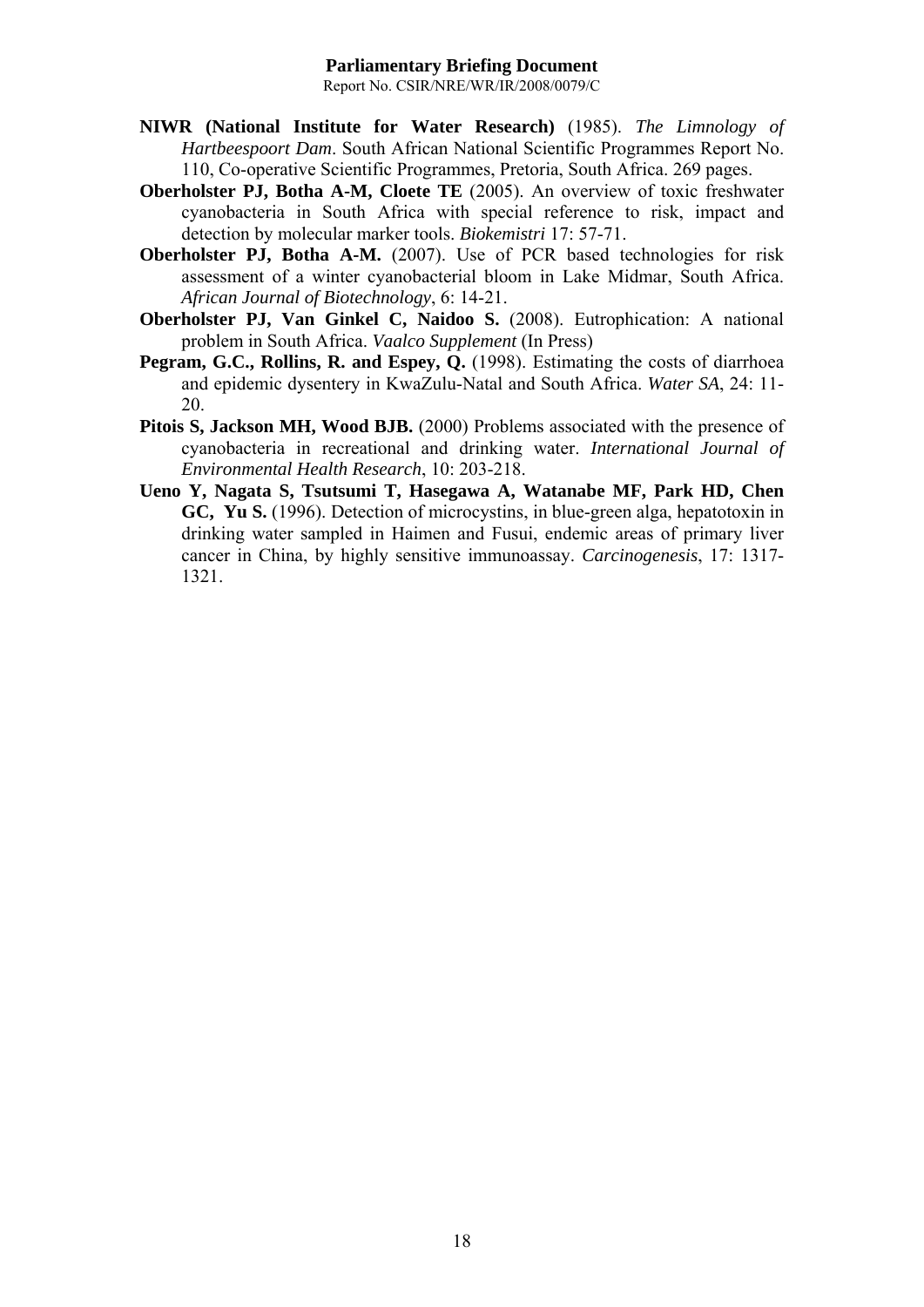Report No. CSIR/NRE/WR/IR/2008/0079/C

#### **Annexure "B"**

# **Parliamentary Briefing Paper on Acid Mine Drainage**

# **Philip Hobbs**

phobbs@csir.co.za

#### **Introduction**

Mine water pollution has been identified by the Department of Environmental Affairs and Tourism (DEAT, 2008) as an emerging issue "… *that may affect the future state of the environment*" and, as such, qualifies for inclusion in the next state of the environment (SoE) reporting cycle. The reality, however, is that contaminated mine water, also known as acid mine drainage (AMD), has already manifested itself as a clear and present danger to the environment. The much publicised (and televised) situation in the Wonderfontein Spruit catchment arising from gold mining activities (see for e.g. Coetzee & Venter, 2005; Coetzee *et al.,* 2006; Hobbs & Cobbing, 2007; Naicker *et al.,* 2003; Oelofse *et al.,* 2007), and in the Olifants River catchment due to coal mining activities (e.g. Bell *et al.,* 2001; Hobbs *et al.,* 2008; Hodgson & Krantz, 1998), testifies to this.

In a certain sense, South Africa finds itself in a similar position to that which faced Germany after reunification in 1990. The lignite and uranium mining activities practised in the Federal States of Saxony and Thuringia in the former East Germany (German Democratic Republic), as well as the chemical industries in the Bitterfeld area, left behind a devastated landscape and environment. The responsibility for the rehabilitation of these legacies fell to the Federal Republic and the respective Federal States.

#### **Why Is Acid Mine Drainage A Concern?**

An appreciation of why acid mine drainage is a concern is provided by the following facts and figures. Acid mine water is a pernicious contaminant that not only sterilises its receiving environment, but also carries trace elements such as heavy metals and radionuclides in concentrations that are potentially hazardous to all forms of life. Whilst manageable in small quantities, the potential volume resulting from more than 100 years of gold and coal mining is alarming. For example, the volume of acid mine water currently coming to surface in the West Rand goldfield near Krugersdorp is sufficient to fill at least 10 Olympic-size swimming pools  $(2,500 \text{ m}^3 \text{ each})$  every day (Figure 1). The daily salt load in this water is equivalent to almost 140 tons, the mass equivalent of 70 medium size sedan cars. These values can quite readily be multiplied tenfold (Figure 2) to obtain an order of magnitude (and probably still conservative!) number for the entire Witwatersrand Basin comprising five goldfields. In addition to the West Rand goldfield already mentioned, these are the East Rand, the Central Rand, the Far West Rand and the KOSH goldfields. By comparison, the Olifants River catchment witnesses roughly double the West Rand Basin values from defunct coal mines in the Witbank coalfield. The situation in the other coalfields (e.g.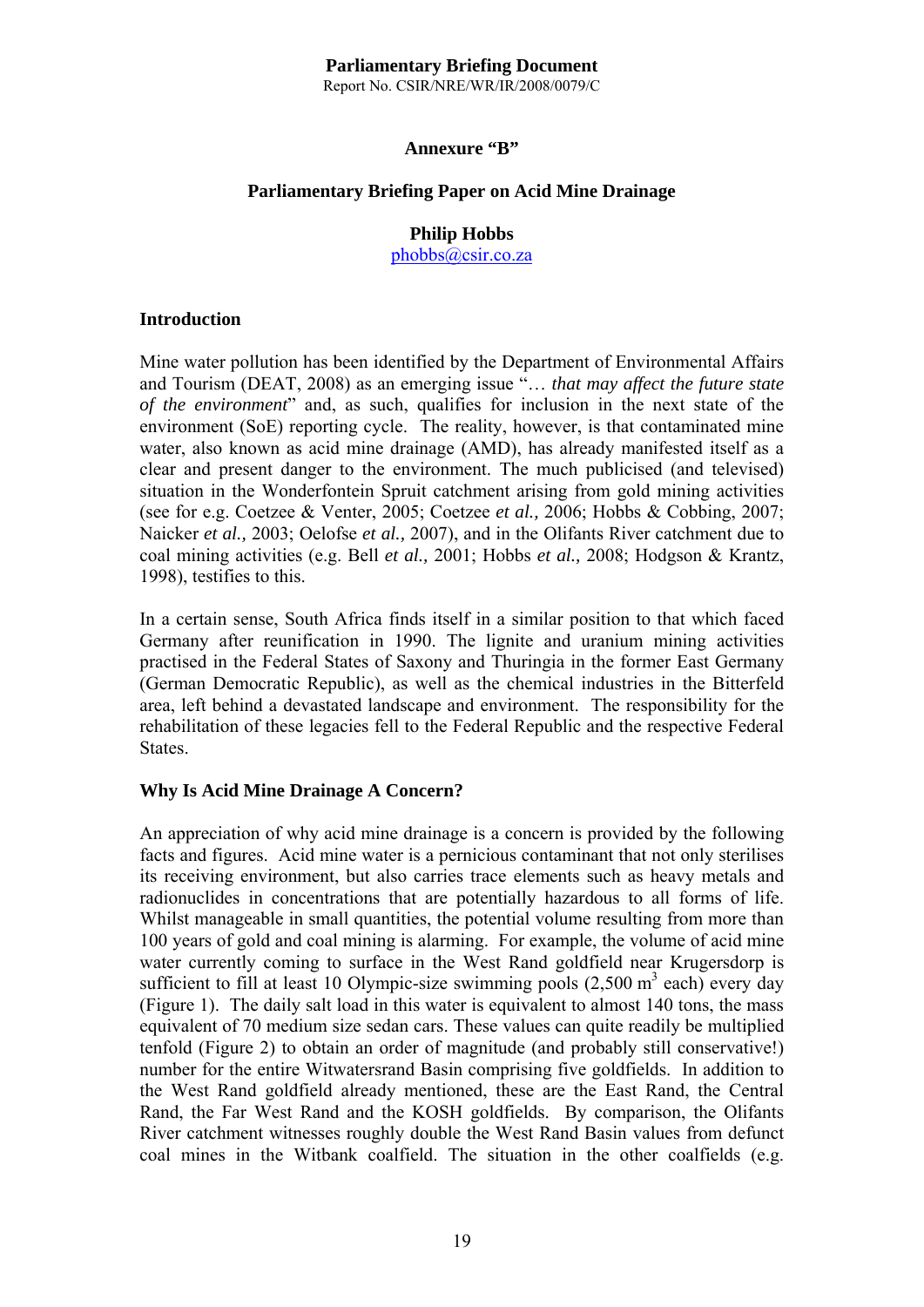Report No. CSIR/NRE/WR/IR/2008/0079/C

Highveld and Ermelo) located in the catchment of the Vaal Dam, is still largely unknown.

Clearly, the potential volume of poor quality mine water threatens to significantly reduce the utility of the already stressed freshwater resources of especially the economic engine-room of the country. Further, the impact of mine water quality on humans is largely unknown and has not yet been studied in South Africa (Adler *et al.,* 2007). A proposal is currently before the Water Research Commission to address this deficiency (CSIR, 2008). To consider once more the similarities with Germany following *die Wend* (The Turning Point) in 1990, and South Africa's own *democracy* in 1994, the negative externalities associated with historical mining activities and the imposition of these costs on society (Adler *et al.,* 2007), demonstrate an alarming similarity.

# **What Needs To Be Done?**

Apart from recognising the threat posed by AMD as a matter of utmost urgency, the relevant authorities at all levels of Government need to leverage and mobilise the scientific and technological expertise offered by the various statutory research councils (e.g. CSIR, CGS and ARC), and the strategic support provided by the Water Research Commission (WRC). These organisations need to be regarded as allies and partners in addressing the threats posed by AMD. The 'master / servant' relationship which has for long characterised such associations does not foster an effective, cooperative and solution-driven approach to dealing with the threat.

It is also required that a clearly defined programme, supported by the necessary level of funding, be implemented. It is important that such a programme recognises the multi-disciplinary nature of the research that is required, and is predicated on collaborative teamwork across a wide range of specialist fields.

Finally, the experience of German regulatory authorities and researchers to successfully address similar challenges provides a well-spring of knowledge that we ignore at our peril.

# **References**

- **Adler, R.A., Claassen, M., Godfrey, L. and Turton, A.R.** (2007). Water, mining and waste: an historical and economic perspective on conflict management in South Africa*. The Economics of Peace and Security Journal*. Vol. 2. No. 2. p. 33−41.
- **Bell, F.G., Bullock, S.E.T., Hälbich, T.F.J. and Lindsay, P.** (2001). Environmental impacts associated with an abandoned mine in the Witbank coalfield, South Africa. *International Journal of Coal Geology*. Vol. 45. p. 195−216.
- **CSIR** (2008). High confidence study of children potentially affected by radionuclide and heavy metal contamination arising from the legacy of mine water management practices on the Far West Rand of South Africa. Project concept note dated 26/02/2008. Council for Scientific and Industrial Research. Pretoria.
- **Coetzee, H. and Venter, J.** (2005). Contamination of wetlands by Witwatersrand gold mines − processes and the conomic potential of gold in wetlands. Rep. no. 2005−0106. Council for Geoscience. Pretoria.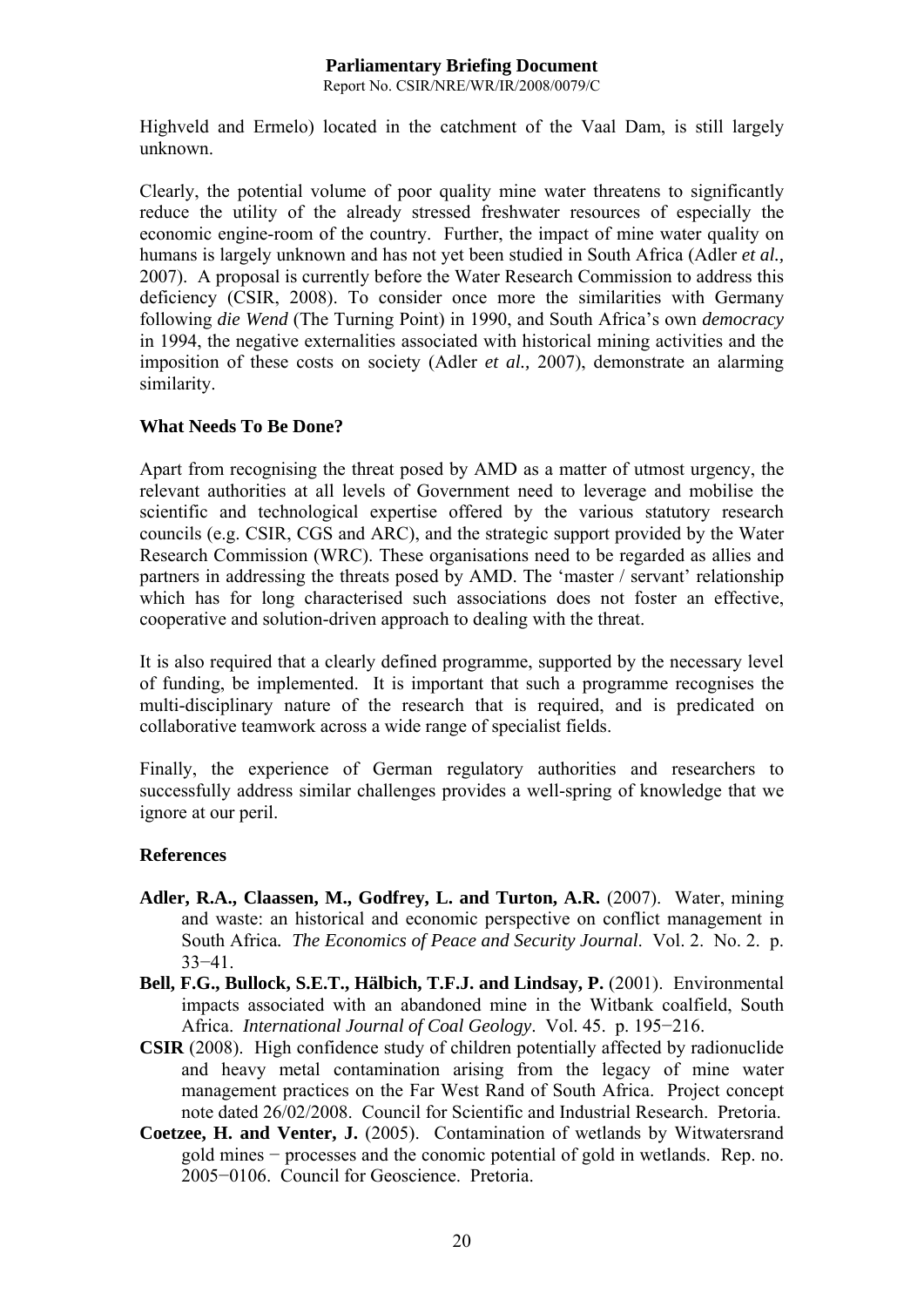- **Coetzee, H., Winde, F. and Wade, P.W.** (2006). An assessment of sources, pathways, mechanisms and risks of current and potential future pollution of water and sediments in gold-mining areas of the Wonderfonteinspruit catchment. Rep. no. 1214/1/06. Water research Commission. Pretoria.
- **DEAT** (2008). Mine Water Pollution Acid Mine Decant, Effluent and Treatment: Consideration of Key Emerging Issues that may Impact the State of the Environment. Pretoria: Department of Environmental Affairs and Tourism (DEAT). Available online at http://soer.deat.gov.za/docport.aspx?m=97&d=28
- **Hobbs, P.J. and Cobbing, J.E.** (2007). A hydrogeological assessment of acid mine drainage impacts in the West Rand Basin, Gauteng Province. Rep. no. CSIR/NRE/WR/ER/2007/0097/C. CSIR. Pretoria.
- **Hobbs, P.J., Oelofse, S.H.H. and Rascher, J.** (2008). Environmental impacts from coal mining in the Upper Olifants River catchment as a function of age and scale. International Journal of Water Resources Development. Vol. 24. No. 3. p. 417−431.
- **Hodgson, F.D.I. and Krantz, R.M.** (1998). Groundwater quality deterioration in the Olifants River catchment above the Loskop Dam with specialised investigations in the Witbank Dam sub-catchment. Rep. no. 291/1/98. Water Research Commission. Pretoria.
- **Naicker, K., Cukrowska, E. and McCarthy, T.S.** (2003). Acid mine drainage from gold mining activities in Johannesburg, South Africa, and environs. Environmental Pollution. Vol. 122. p. 29−40.
- **Oelofse, S.H., Hobbs, P.J., Rascher, J. and Cobbing, J.E.** (2007). The pollution and destruction threat of gold mining waste on the Witwatersrand − a West Rand case study. Symposium on Environmental Issues and Waste Management in Energy and Mineral Production. (SWEMP 2007). 11−13 December 2007. Bangkok.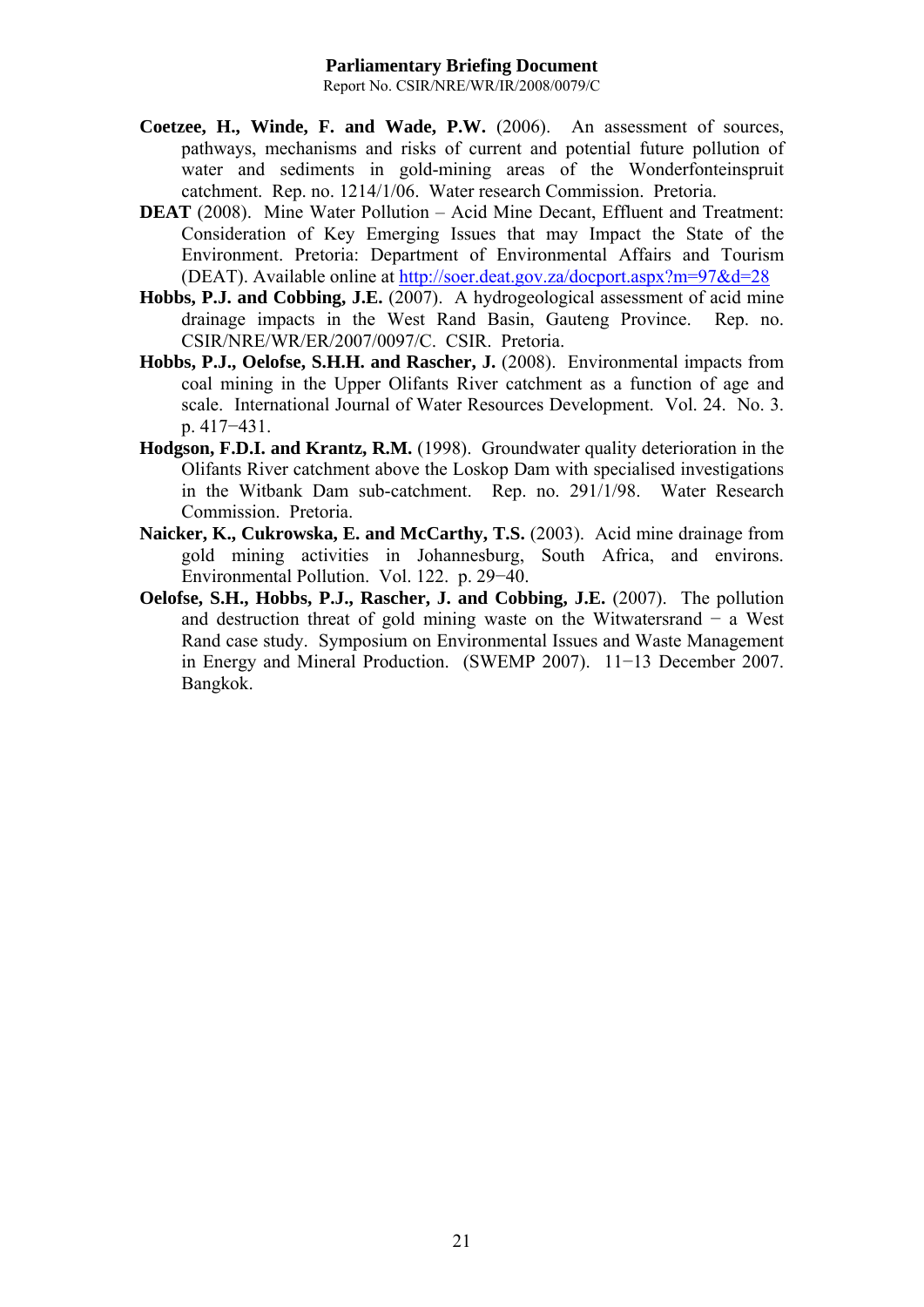Report No. CSIR/NRE/WR/IR/2008/0079/C

#### **Annexure "C"**

# **Parliamentary Briefing Paper on Endocrine Disrupting Chemicals**

#### **Bettina Genthe & Maronel Steyn**  bgenthe@csir.co.za & msteyn@csir.co.za

#### **Introduction**

Along with Rachel Carlson's book the "*Silent Spring*" in 1962, came the realisation of the potential danger of certain chemicals to humans and the environment. She questioned people's faith in technological advancement by exposing the hazards of the pesticide DDT (NRDC, 1997). During the past two decades, there has been global recognition of the potential effects of a number of chemicals that are used during our daily activities. In South Africa some 10 years ago, the Water Research Commission (WRC) realised that most of the health-related water research done to date was mostly based on microbiological water quality. This was not reflecting global trends and subsequently included chemicals known as Endocrine Disrupting Chemicals (EDCs) into their research strategy (Water Sewage and Effluent, 2008). This resulted in the South African EDC Research Programme under the leadership of the WRC in 1999. In 2002 the WRC hosted the first Global Water Research Coalition (GWRC) workshop on EDCs in South Africa. Much effort has since been put in place to determine the presence and effects of these substances in our water system. Today, over 80 000 chemicals are registered for commercial use and it is still unclear how many of these are potential EDCs (IPCS, 2002). The Department of Water Affairs and Forestry (DWAF) therefore compiled a priority list of chemicals suspected of eliciting EDC capabilities.

#### **What are Endocrine Disrupting Chemicals (EDCs) and why are they a Problem?**

Endocrine Disruptors or Endocrine Disrupting Chemicals (EDCs) can be natural or man-made and have the potential to alter the normal functioning of the endocrine system. The endocrine system is responsible for guiding the development, growth, reproduction and behaviour of both humans and animals (IPCS, 2002).

An understanding of the human bodily functions and the role of the endocrine system is necessary to fully appreciate the effect EDCs have on a living organism. The endocrine system regulates processes as diverse as blood pressure, smooth muscle contraction, fluid balance and bone metabolism (IPCS, 2002). For many of the systems, the setup is "programmed" during foetal development. An abnormal environment during this critical stage can therefore result in permanent misprogramming (IPCS, 2002). To complicate our ability to measure endocrine disrupting effects, it has been found that these substances have transgenerational capabilities (IPCS, 2002, American Chemical Society, 1998). This implies that not only can these adverse effects result from exposure of either parent prior to conception, but it can also result from exposure of the developing embryo in utero, or from exposure of the progeny after birth (Daston *et al.,* 2003).

In simple terms this implies that our exposure to these chemicals may only manifest and become apparent in our grandchildren. The effects can also be visible in all three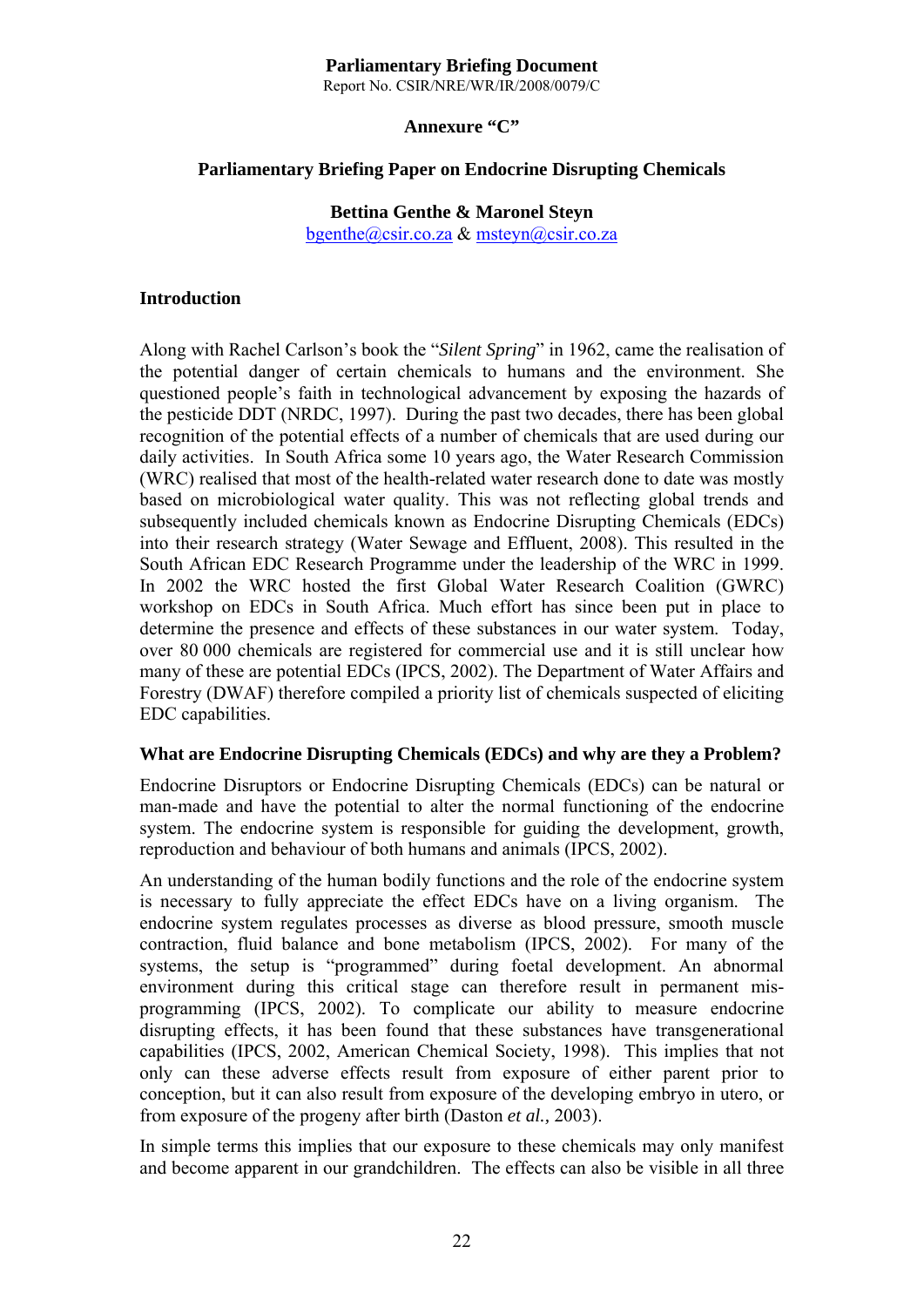Report No. CSIR/NRE/WR/IR/2008/0079/C

generations, or the effects may only manifest years later. The question is – how do we deal with this and how do we manage exposure from now on?

Chemicals suspected of being endocrine disruptors are pesticides, fertilisers, pharmaceuticals (e.g., birth control), personal care products (e.g., shampoo, lotions, perfumes, cosmetics, sunblock), and industrial substances (e.g., plasticisers, fabric softeners and cooling agents). These chemicals find their way in to our environment and we are in contact with them through all the major exposure routes such as the air we breathe, the water we ingest, the food we eat and through our skin. Effects of these substances on animals have been widely published (e.g., subtle changes in physiology and sexual behaviour of wildlife species to permanently altered sexual differentiation; marked population decline in Baltic seals; eggshell thinning and altered gonadal development in birds of prey) (IPCS, 2002).

There is still much debate surrounding the significance of evidence and linkage of these chemicals affecting human health. One cannot control human exposure, which makes it difficult to prove. To complicate things, high confidence epidemiological studies and hard scientific evidence are mostly lacking, specifically in developing countries. It is assumed that if animals are affected, EDCs must be affecting humans too. International studies in the US and in Japan have reported on a decline in sperm counts in males over the last 50 years. There has also been a marked decline in the number of male births. Increases in certain cancers in both males and females have also been linked to potential effects of EDCs (IPCS, 2002).

In South Africa the evidence of EDCs in our water system has been wide spread. Levels of EDCs in drinking water sources equal to those reported to cause feminisation of certain fish species have been reported by Routledge *et al.,* (1998). Drinking water from both groundwater and surface water sources, and sediment samples have been tested positive for a variety of these substances (Bornman *et al.,* 2005; Awofolu & Fatoki, 2003; Slabbert *et al.,* 2005; Dalvie *et al.,* 2003). Significant levels of selected endocrine disrupting chemicals were found in fat tissue of certain fish species (Barnhoorn *et al.,* 2004). Aneck-Hahn *et al.,* (2002) and Hurter *et al.,* (2002) reported on oestrogenic activity found in water. The most controversial and devastating results found to date are the impaired sperm quality and uro-genital birth defects found in DDT sprayed areas of South Africa (Aneck-Hahn *et al.,* 2007; Bornman *et al.,* 2005).

It is therefore clear that these substances are present in our environment and we are exposed and affected by them on a daily basis. The extent of our exposure and the potential for risk of adverse effects in humans are not clearly visible yet, but are we prepared to risk not knowing?

# **The Way Forward**

EDCs have recently received more attention with the publication of a world first pilot study done at a nature reserve in South Africa. This is considered to be the most comprehensive study on EDCs to date (Bornman *et al.,* 2007). The CSIR plays a vital role in assessing the potential risk of these substances in water to human health and are currently working on a framework to develop guidelines for South Africa. Research projects about the occurrence and fate of EDC during wastewater treatment, drinking water treatment and in soil are in progress, while several projects for analytical method developments are also ongoing.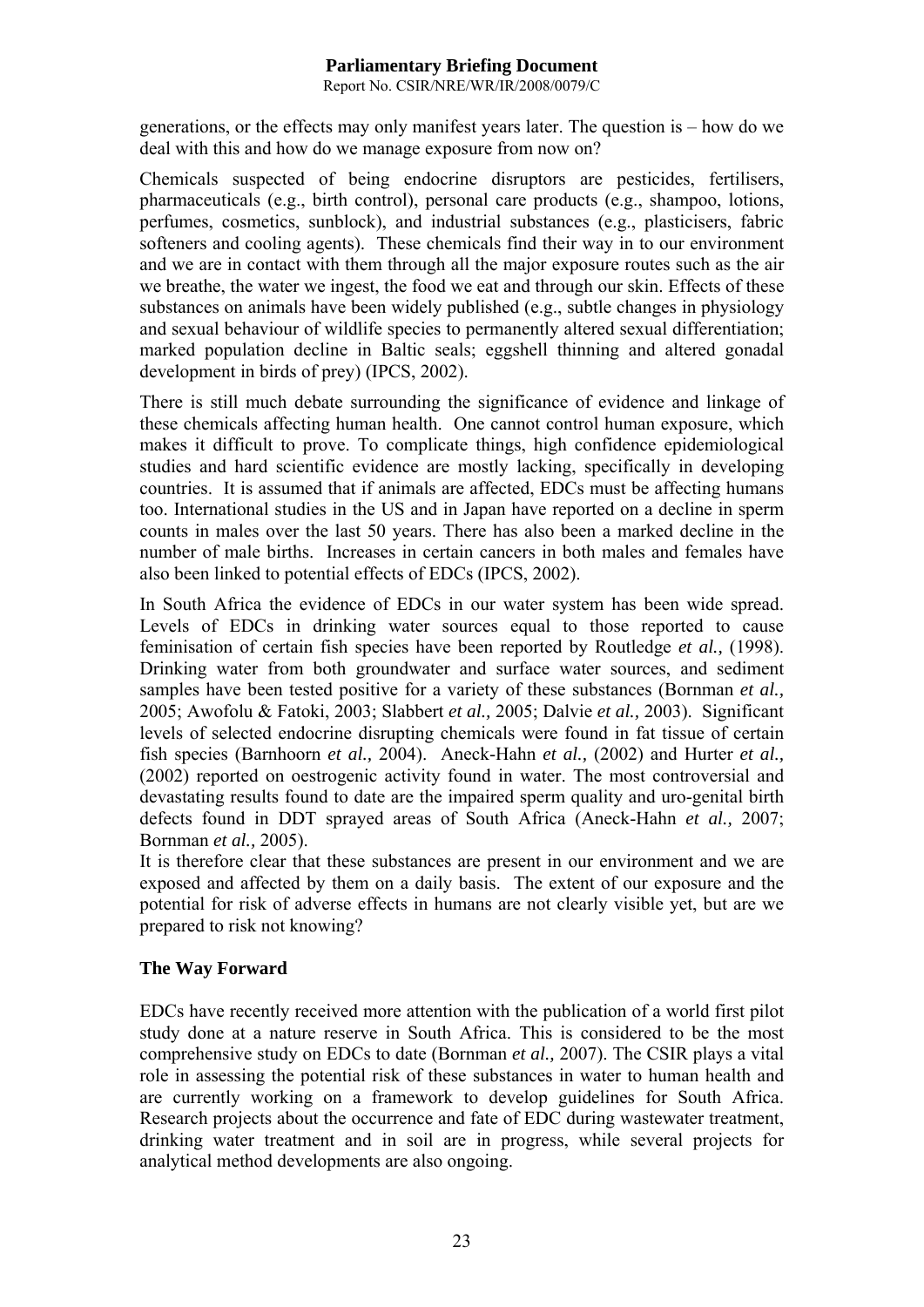Report No. CSIR/NRE/WR/IR/2008/0079/C

South Africa finds itself in a unique position as we are currently on the forefront of research on this topic. We should therefore strengthen this programme to ensure we stay abreast of global developments. South Africa is one of only a few countries still using DDT to manage malaria, but we are now seeing health impacts from this, so soon there will be a national debate on the trade-off's between reduced malaria versus increased urogenital defects in children and other reproductive disorders. We need to focus on efforts to establish our uniqueness, building on our strengths. Above all else, we need to be proud of this achievement and develop this programme further.

Despite much progress made through the South African EDC Research Programme, scientists feel that they have hardly discovered the tip of the iceberg, and much more work needs to be undertaken. Most of the activities to date have been aimed at refining scientific measures to improve our national research capacity. Most of the effort has also been based on the reproductive function of the endocrine system, since this was shown to be more vulnerable when exposed to these chemicals.

Epidemiological studies need to be done to establish dose-response relationships. More research should be done to also establish the effects on systems other than the reproductive function of the human body. Metabolism (e.g., pharmacokinetics) of these chemicals within the human body need to be better understood. Priority should be given to the transgenerational capability of these substances, as well as the synergistic and antagonistic effects of exposure to a cocktail of these chemicals in our environment (e.g., air, food, water), specifically as a legacy of Apartheid.

#### **References**

**American Chemical Society.** 1998. Endocrine Disruptors. *Science in Focus*.

- **Aneck-Hahn, NH., de Jager, C., Bornman, MS. And du Toit, D.** 2002. Oestrogenic activity using a recombinant yeast screen assay (RCBA) in South African laboratory water sources. *Water SA*. (31)2. Pp. 253 – 256.
- **Aneck-Hahn, N. H., Schulenburg, G.W., Bornman, M.S., Farias, P. & De Jager, C.** 2007. Impaired semen quality associated with environmental DDT exposure in young men living in a malaria area in the Limpopo Province, South Africa. *J Andrology.* (28)3. Pp 423-434.
- **Awofolu, RO. & Fatoki, OS.** 2003. Persistent organochlorine pesticide residues in freshwater systems and sediments from the Eastern Cape, South Africa. *Water SA.* (29)3 Pp. 323 – 320.
- **Barnhoorn, IEJ., Bornman, MS., Pieterse, GM. And van Vuren, JHJ.** 2004. Histological evidence of Intersex in feral sharptooth catfish (Clarias garipinus) from an estrogen-polluted water source in Gauteng, South Africa. *Environmental Toxicology*. (19)6. Pp 603-608.
- **Bornman, M S., Delport, R., Becker, P., Risenga, S. & de Jager, C.** 2005. Urogenital birth defects in neonates from a high-risk malaria area in Limpopo province, South Africa. The Seventeenth Conference of the International Society for Environmental Epidemiology.
- **Bornman, MS., van Vuren, JH., Bouwman, H., de Jager, C., Genthe, B & Barnhoorn, EJ.** 2007. The use of sentinal species to determine the endocrine disruptive activity in an urban nature reserve. WRC Report No. 1505/1/07. ISBN 978-1-77005-551-3